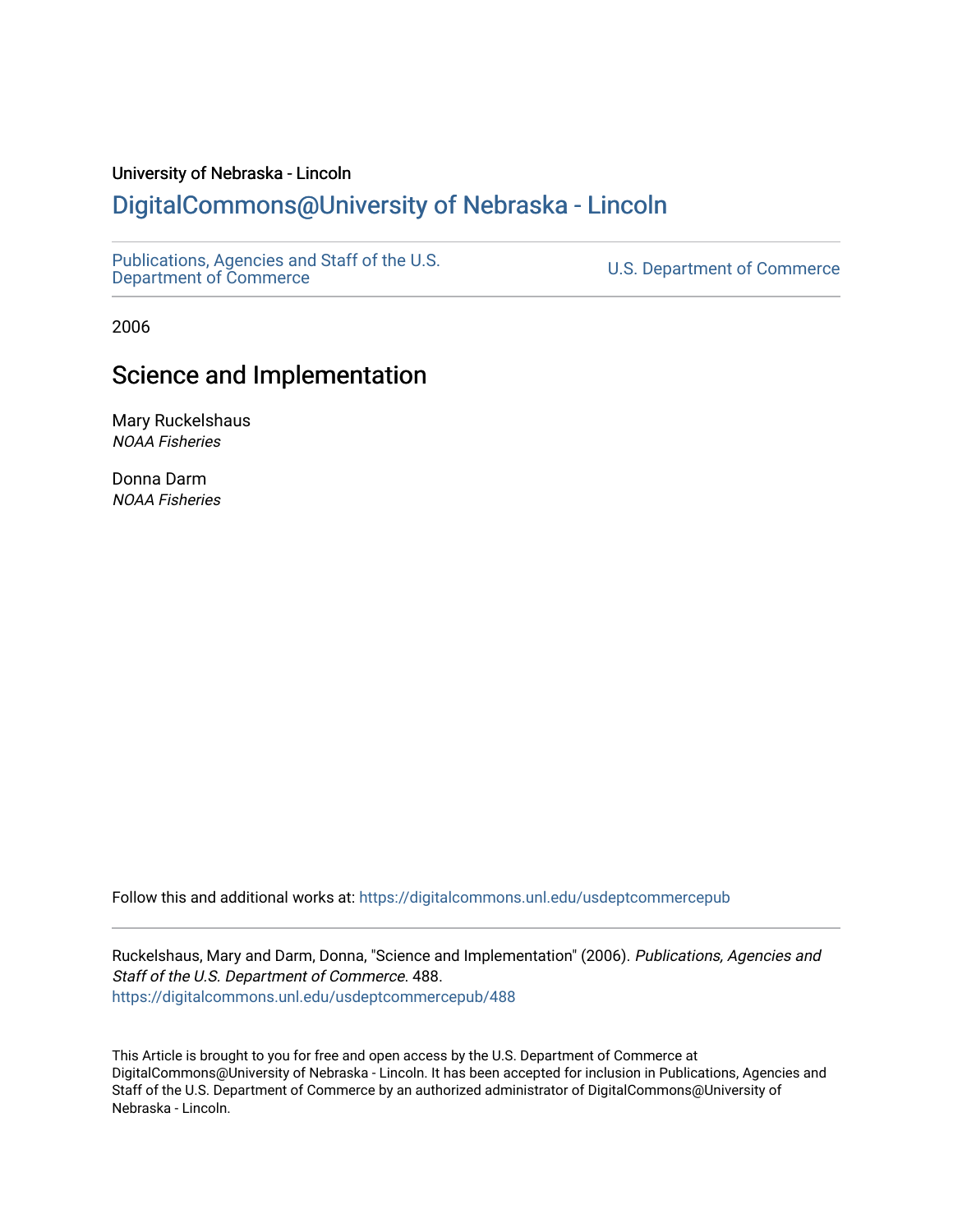# **Science and Implementation**

Mary Ruckelshaus, NOAA Fisheries Donna Darm, NOAA Fisheries

Published in *The Endangered Species Act at Thirty, Volume 2: Conserving Biodiversity in Human-Dominated Landscapes,* edited by J. Michael Scott, Dale D. Goble, & Frank W. Davis (Washington: Island Press, 2006), pp. 104-126.

This article is a U.S. government work, and is not subject to copyright in the United States.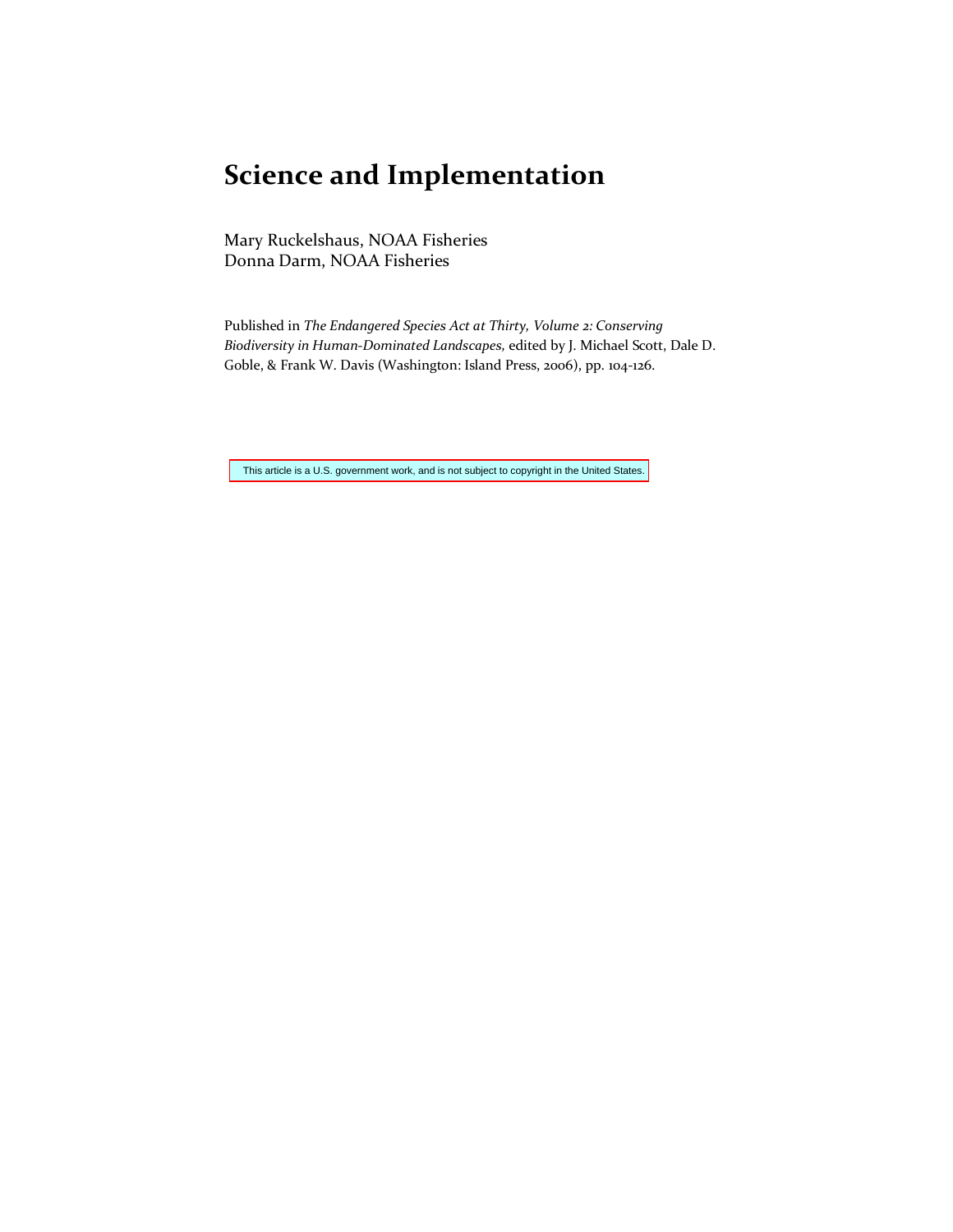# **10 Science and Implementation**

*Mary Ruckelshaus and Donna Darm* 

The U.S. Endangered Species Act (ESA) relies heavily on science, and not surprisingly science has become a major battleground in the controversy surrounding its implementation (Doremus, this volume). Apparently, Congress hoped that ESA decisions could be made based on science alone and thereby insulated from politics (U.S. Congress 1982, 19). This hope was unrealistic for at least two reasons. First, science cannot answer with certainty many of the questions that must be answered in ESA decision making, especially in the time frames demanded by the statute. Second, while science has a central role in informing natural resource decisions, scientific information alone cannot "make decisions." Criticizing the science seems to be one outcome of hard policy choices (Mapes 2001; Boyle 2002; Dalton 2002; *Seattle Times* 2002; Stokstad 2002; Strassel 2002; Pianin 2003; *Sacramento Bee* 2003a and 2003b; Cart and Weiss 2004).

The ESA requires agency reliance on science in several areas: The secretaries of commerce and the interior must designate critical habitat based on the best available scientific data (ESA sec.  $4(b)(2)$ ); federal agencies must rely on the best available scientific and commercial data but ensure that their actions will not jeopardize the continued existence of listed species or adversely modify their critical habitat (ESA sec.  $7(a)(2)$ ); and recovery plans must adopt objective criteria for delisting (ESA sec.  $4(f)(1)(B)(ii)$ ). In requiring that decisions affecting endangered species be made primarily on the basis of science, Congress sought to insulate agencies from political pressure. Instead, perversely, intense political pressure has forced underground the agency policy choices inherent in sciencebased decisions (Doremus 1997).

Some scholars have argued that "better science" will not reduce the controversy surrounding the act. Instead, they call for more openness about the policy choices embedded in ESA decisions (Doremus 1997; Myer 2001; Yaffee 2006). The authors wholeheartedly agree, but we also believe that better scientific information and processes of eliciting and translating science can improve decision making under the act.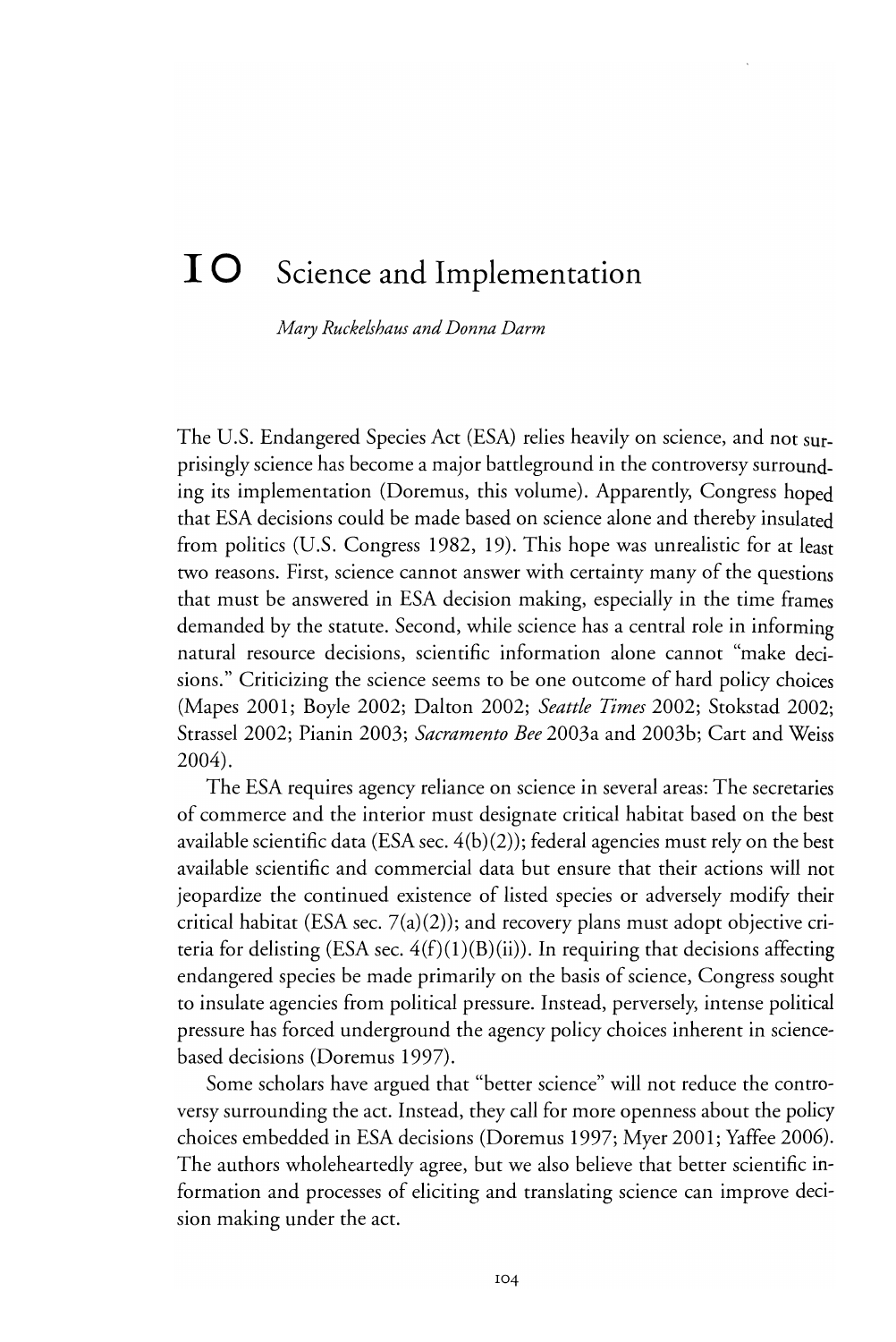The ESA has been the subject of intense debate in the scientific literature in <sub>terms</sub> of its effectiveness in protecting species (Schwartz 1999; Boersma et al.  $2001$ ; Crouse et al. 2002; Scott et al. 2006, chap. 2). Federal agency use of scientific information in implementing the act was evaluated by the National Research Council (1995). In this chapter, we focus on the role of science in the act and how the agencies use science in practice. We address the following questions for each stage of the ESA process from listing through recovery planning: (1) What is the role of science, and what has agency practice revealed to be the difficulties of incorporating science? (2) How have the public and courts responded? (3) How could either the science or the process of providing science  $_{\text{be}}$  improved? We also consider whether decision makers are prepared to make and explain decisions based on incomplete science. We close with suggestions for how scientists can better serve decision making under the act.

## **The Science Underlying Listing Determinations**

Two biological questions are central to the listing process: What is the species (or biological unit) to be listed? And what is the species' likely risk of extinction? The U.S. Fish and Wildlife Service (USFWS) and National Marine Fisheries Service (NMFS) have developed interagency guidance on how to manage listing petitions (USFWS and NMFS 1996d, 1999d) but that guidance does not offer biological criteria to address the issues below.

## *What is a Listable Unit?*

The Endangered Species Act protects "subspecies and any distinct population segment of any species of vertebrate fish or wildlife which interbreeds when mature" (sec. 3(15)). Four difficult science issues have emerged in practice: Do all subspecies have equivalent "significance" taxonomically? What is a distinct population segment (Waples, this volume)? How does hybridization between taxa affect species identification (Haig and Allendorf, this volume)? How should artificially propagated individuals be considered?

#### SPECIES AND SUBSPECIES

The accuracy and degree of revisions of taxonomic classifications at the subspecies level vary greatly among species. The U.S. Fish and Wildlife Service has frequently encountered situations in which it was uncertain whether a group of individuals should be classified as a distinct population segment, a subspecies, or even a separate species (e.g., interior least tern [USFWS 1985], lower Keys rice rat [USFWS 1991a], Mississippi gopher frog *[Rana capito sevosa]*, California red-legged frog *[Rana aurora dray to nit]* [USFWS 1996a], and California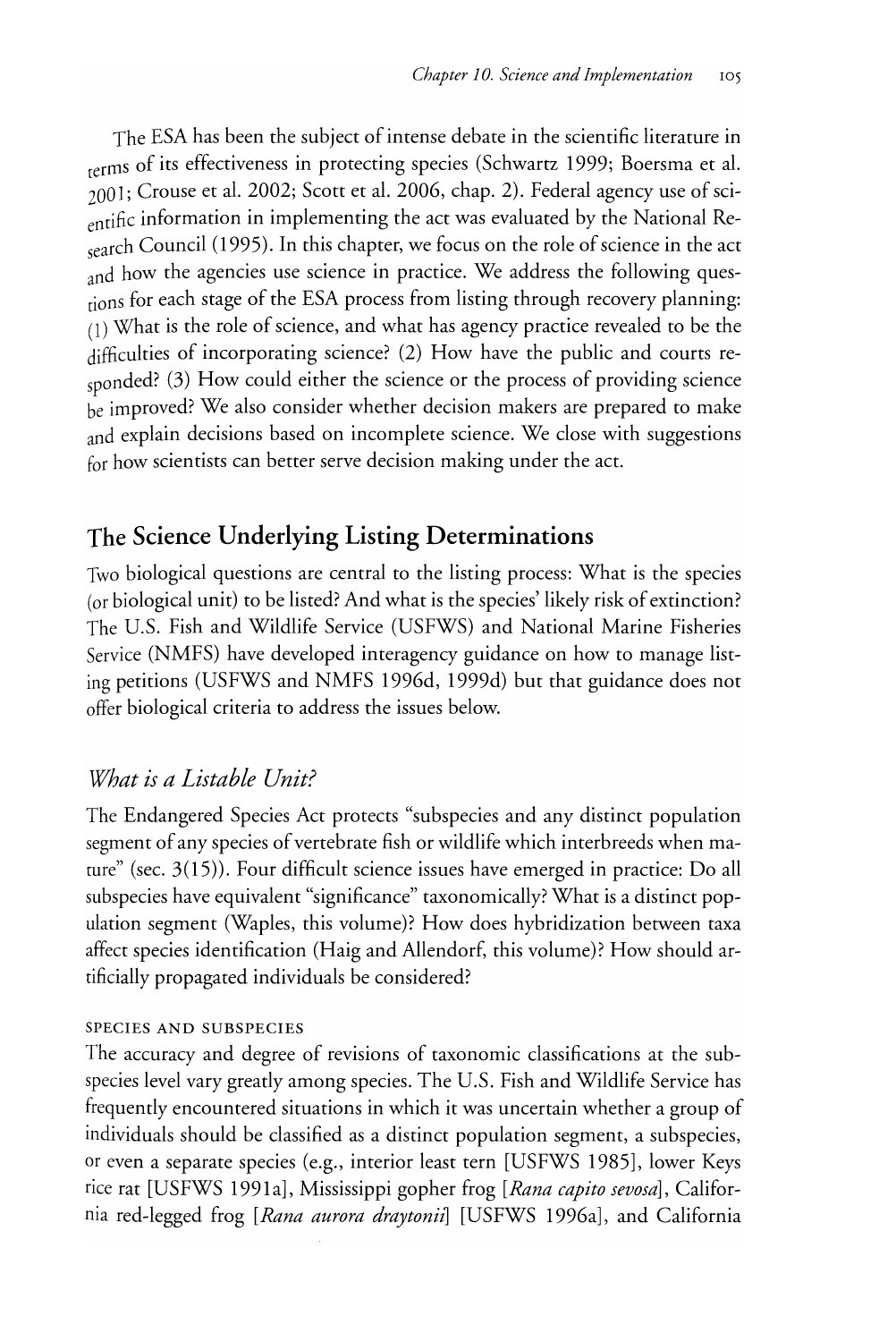tiger salamander *[Ambystoma californiensel* [USFWS 2003c]). The listing deter\_ minations for the coastal California gnatcatcher *(Polioptila californica califor\_ nica)* (USFWS 1993), dusky seaside sparrow *(Ammodramus maritimus nigrescens)* (Avise and Nelson 1989), and Florida panther *(Puma concolor coryz)*  (Culver et al. 2000) aroused enormous controversy over the issue of whether the groups were significantly divergent from more common sister taxa to be consid\_ ered subspecies and therefore listable units. The social and political fallout from these listing decisions continues today (e.g., Carlson 2003; *Miami Herald* 2003. Pfeifer 2003; Wilson 2003a). In some respects the controversy is misplaced because even if not considered subspecies, many of these population groups can be listed as distinct population segments (Stanford Environmental Law Society 2001). In other cases, new information about the lack of reproductive isolation may lead USFWS and NMFS biologists to conclude that a group of populations is neither a subspecies (contrary to a published classification) nor a distinct population segment, as in the case of the western sage grouse (USFWS 2004a).

#### DISTINCT POPULATION SEGMENT

The U.S. Fish and Wildlife Service and National Marine Fisheries Service have a joint distinct population segment (DPS) policy (USFWS and NMFS 1996e) that provides two tests of distinctness: (1) Is the population or group of populations markedly separate from other populations of the same species? (2) Is it significant? NMFS adopted a policy for designating distinct population segments of Pacific salmon and steelhead (NMFS 1991; Waples 1991, 1995), which relies on identification of *evolutionarily significant units* (ESUs) before the joint DPS policy was implemented (Waples, this volume). In delineating a DPS, agencies must establish the significance of intraspecific variation in life history, genetic, or morphological traits. It is important to determine the relationship of life history variants (e.g., races) to one another in order to decide into how many pieces a species could or should be divided for listing determinations (Waples, this volume).

The coastal California gnatcatcher illustrates the difficulty in determining the significance of within-species variation. The birds were originally identified as a subspecies based on bill size and shape, tail length, and overall colorationall characteristics used by ornithologists to establish taxonomic classifications (USFWS 1993). These characteristics evolved since the last ice age, when the birds expanded northward from a refuge in Mexico-evolutionarily a very short time frame. Skeptical of the listing, private-sector interests sponsored research suggesting morphological variations may not be genetically based. In response, the USFWS proposed listing the coastal California gnatcatcher as a distinct population segment (USFWS 2003a). As a practical matter, in spite of a rash of new scientific information gathering and analyses, the listing of the gnatcatcher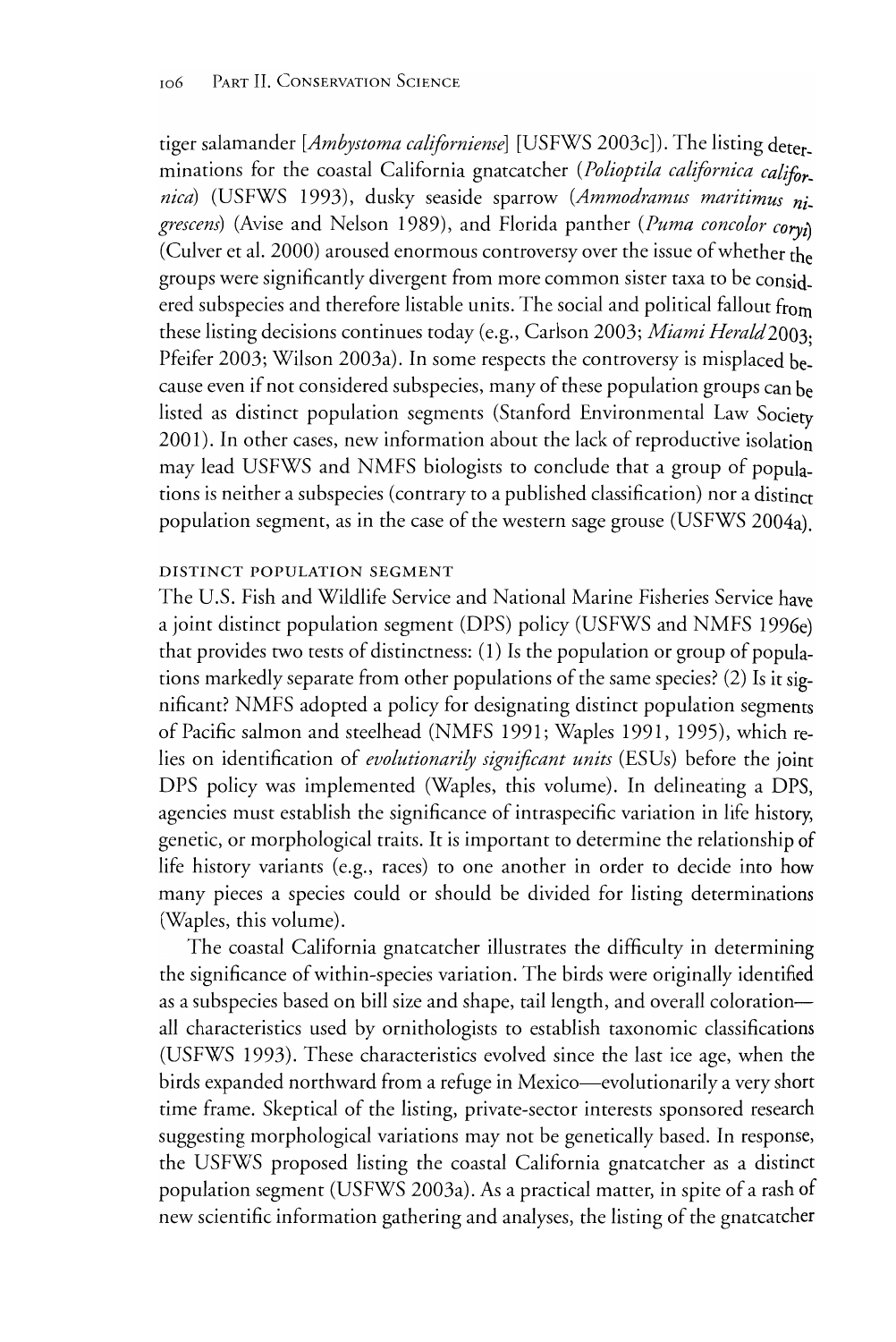as a DPS rather than a subspecies has had little, if any, effect on the degree of protection it is afforded under the Endangered Species Act.

How important is intraspecific variation to long-term persistence of the subspecies or species? Should relatively recently evolved forms be protected? Some observers (and plaintiffs) argue that the act is meant to protect morphologically unique forms as "distinct" population segments (Doremus 1997). Others suggest that the relevant inquiry should be whether, if lost, the variation could  $\omega_{\text{evolve}}$  again in a time span meaningful to humans (such as a few generations) (Ruckelshaus et al. 2002b; Waples et al. 2004).

Once a distinct population segment is delineated, scientists must assess the importance of different morphological or life history forms to the continued existence of the DPS (or species or subspecies) as a whole.

#### HYBRIDS

Hybridization between closely related taxa can create listing challenges, especially when one of the hybridizing species is common and the other rare (Haig and Allendorf, this volume). For example, the red wolf *(Canis lupus rufus),*  which is listed as endangered under the ESA, may interbreed with the unlisted eastern gray wolf (*Canis lupus lycaon*) (Wayne and Jenks 1991; Dowling et al. 1992; Nowak 1992; Brownlow 1996). An equally vexing example is the westslope cutthroat trout *(Oncorhynchus clarki lewisz),* which hybridizes with introduced rainbow trout (0. *mykiss)* in the western United States (Allendorf and Leary 1988; Behnke 1992; Rubidge et al. 2001; Rubidge 2003; Taylor et al. 2003). In that case, after legal challenge and extensive discussion, the U.S. Fish and Wildlife Service decided not to list the trout despite a proposed policy on considering hybrids (or intercrosses) under the act (USFWS and NMFS 1996f; USFWS 2003f).

#### ARTIFICIAL PROPAGATION

Both the U.S. Fish and Wildlife Service and the National Marine Fisheries Service have had to consider artificially propagated individuals occurring in natural habitats (e.g., fish produced in a hatchery, captively bred birds). Until recently, both agencies judged the danger of extinction and the state of recovery based on naturally reproducing populations. NMFS has proposed a policy that considers the risk of extinction of species based on the combined artificially propagated and naturally produced components of populations (NMFS 2004a, 2005a). The proposal raises interesting policy and science questions. The policy side must address the acceptable degree of risk, both with respect to biological issues (such as likelihood of persistence) and management issues (such as the likelihood of continued funding for artificial propagation programs). On the science side, biologists must incorporate artificial propagation into extinction risk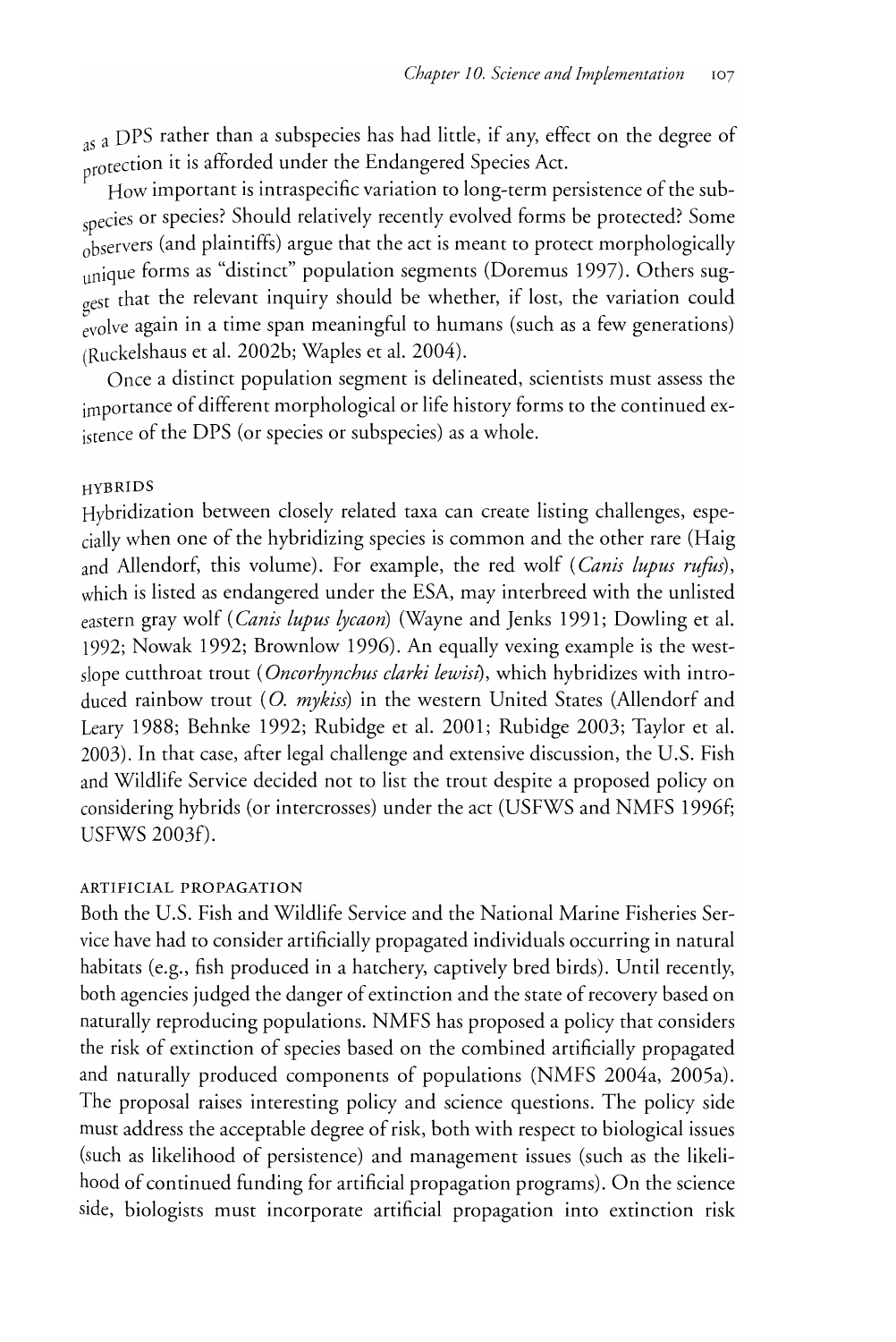models despite poor data on breeding patterns, reproductive success, and move ment of hatchery and wild fish. At the interface between science and policy there is the question of the importance of a species' "evolutionary trajectory."  $\int_S$ a distinct population segment in danger of diverging from a natural evolution\_ ary trajectory because of artificial selection also "in danger of extinction? Presumably it could be if the artificial selection makes it likely the distinct population segment will no longer be significant to the taxon (or evolutionarily significant, in the case of an evolutionarily significant unit; Myers et al. 2004).

#### PUBLIC AND COURT REACTION

Courts are generally unwilling to second-guess agency biologists when it comes to taxonomic classification or evaluation of extinction risk. The General Accounting Office reviewed sixty-four listing decisions by the U.S. Fish and Wildlife Service berween 1999 and 2002 and found that peer reviewers "overwhelmingly supported" the science behind the decisions. Courts overturned only rwo listing decisions because of improper use of scientific data (GAO 2003). However, courts will intervene when judges believe the National Marine Fisheries Service or U.S. Fish and Wildlife Service have failed to follow the statute, regulations, or policies, or when the judge believes the agencies have failed to adequately explain the connection berween the data and the conclusion. For example, a district court invalidated NMFS's decision to list naturally spawned but not hatchery-spawned Oregon coast coho salmon, even though the agency found them to comprise a single evolutionarily significant unit *(Alsea Valley Alliance v. Evans* 2001). A court of appeals threw out the USFWS's decision to list a population of the cactus ferruginous pygmy-owl *(Glaucidium brasilianum cactorum)* because the agency failed to explain how the population was "significant" and therefore a distinct population segment under the joint DPS policy *(National Association of Home Builders v. Norton* 2003). And a district court concluded that NMFS did not use the best available science when it relied on an outdated taxonomic classification for the killer whale ( *Orcinus orca)*  ( *Center for Biological Diversity v. Lohn 2003).* 

#### ADVANCING THE ROLE OF SCIENCE

The NRC review of use of science in the Endangered Species Act was supportive of the "evolutionary unit" concept (National Research Council 1995). Much of the ongoing scientific debate over *DPS/ESU* identification involves technical points, such as how best to describe evolutionarily significant variation for protection (summarized in Ruckelshaus et al. 2002b; Waples, this volume). Some observers feel the U.S. Fish and Wildlife Service and National Marine Fisheries Service have defined distinct population segments too narrowly (Doremus 1997), arguing that the Endangered Species Act was intended to pro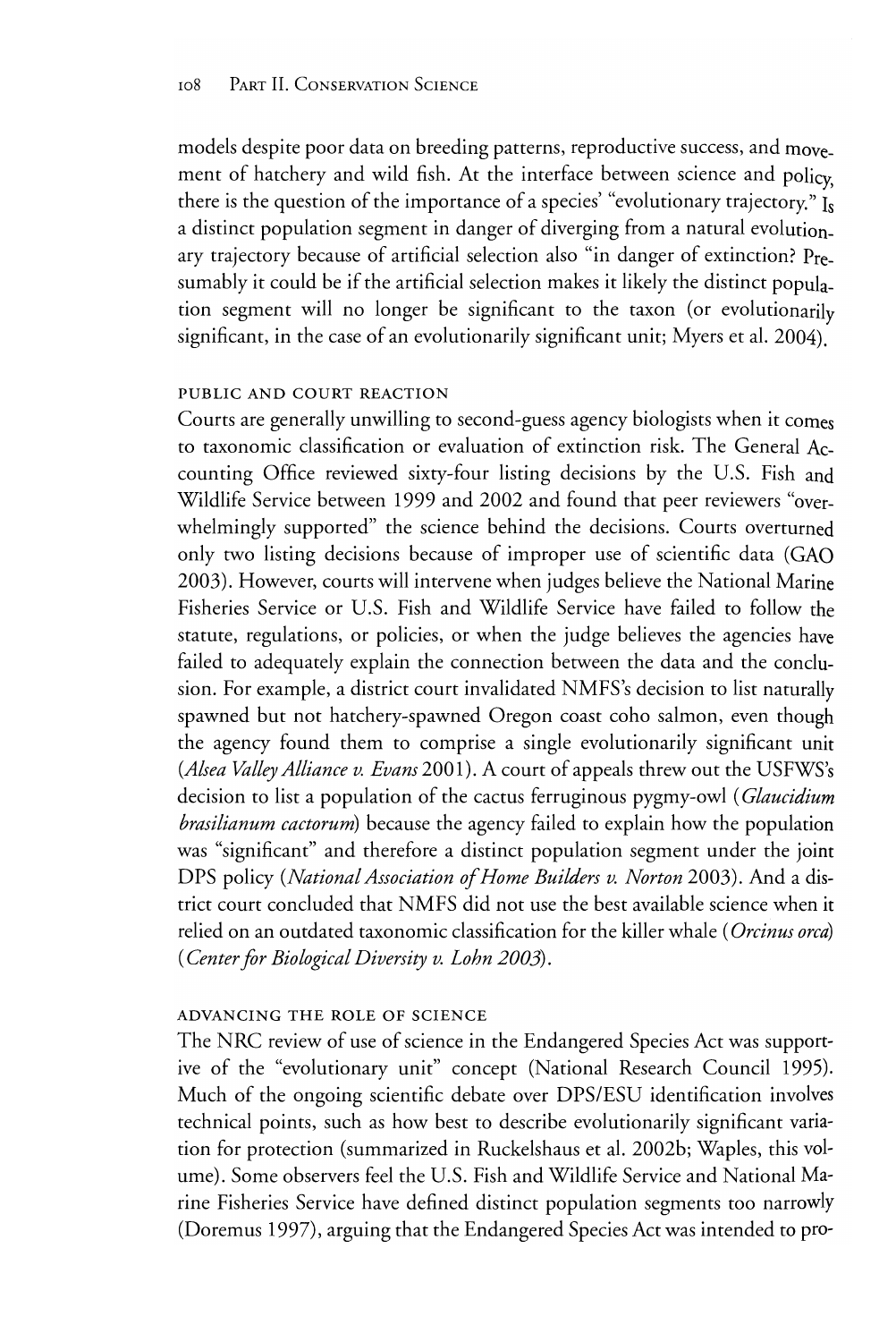tect populations that have aesthetic value, are keystone species within their ecosystems, or are in some other sense unique. The concern is that the rigid "scientific" approach embodied in ESU and DPS policies ignores other equally valid values that Congress intended to protect. The policies in most cases provide workable guidance in determining whether a species exists for purposes of the act.

#### *Extinction Risk*

Once the listable unit (i.e., species, subspecies, or distinct population segment) is identified, its risk of extinction must be estimated under section 4(a) of the Endangered Species Act (table 10.1). The act defines an "endangered species" to be "in danger of extinction throughout all or a signficant portion of its range" (sec.  $3(6)$ ) and a "threatened species" to be "likely to become an endangered species within the foreseeable future" (sec.  $3(19)$ ).

#### THE ROLE OF SCIENCE IN AGENCY PRACTICE

Risk evaluations are necessarily a combination of scientific analyses and policy judgments about the degree of "acceptable" risk and the time frames over which risk should be evaluated (Burgman 2005). Decision makers must then interject a judgment about whether a species' risk of extinction triggers the statutory definitions of "endangered" or "threatened."

Qualitative approaches to estimating species risk, if transparent and systematic, can be as reliable as quantitative approaches (e.g., Keith et ai. 2004; Mc-Carthy et al. 2004). Neither the U.S. Fish and Wildlife Service nor the National Marine Fisheries Service regularly use widely accepted qualitative approaches to estimating extinction risk (IUCN 1994; NatureServe 2003). NMFS implemented its own risk evaluation matrix to assess the status of over fifty ESUs of Pacific salmonids (Wainwright and Kope 1999). This matrix accounted for diversity and spatial distribution in addition to conventional population status analysis (e.g., Allendorf et ai. 1997; Shelden et ai. 2001).

Quantitative extinction risk models (known collectively as *population viability analyses,* or PYAs) require information on population size, population growth rate, and variability in population growth rate over time (Dennis et ai. 1991; Boyce 1992; Morris et ai. 1999). The critical first step of identifying demographically independent populations is almost never done in PYAs despite evidence that ignoring population structure can cause grave errors in estimates of extinction risk (Morris et ai. 1999). **In** a recent counterexample, NMFS identified independent populations before conducting viability modeling for Pacific salmonids (McElhany et ai. 2000; Ruckelshaus et ai. 2002a).

The data needed to parameterize even the simplest PYA models are almost always incomplete (Reed et aI., this volume). Additional uncertainties arise with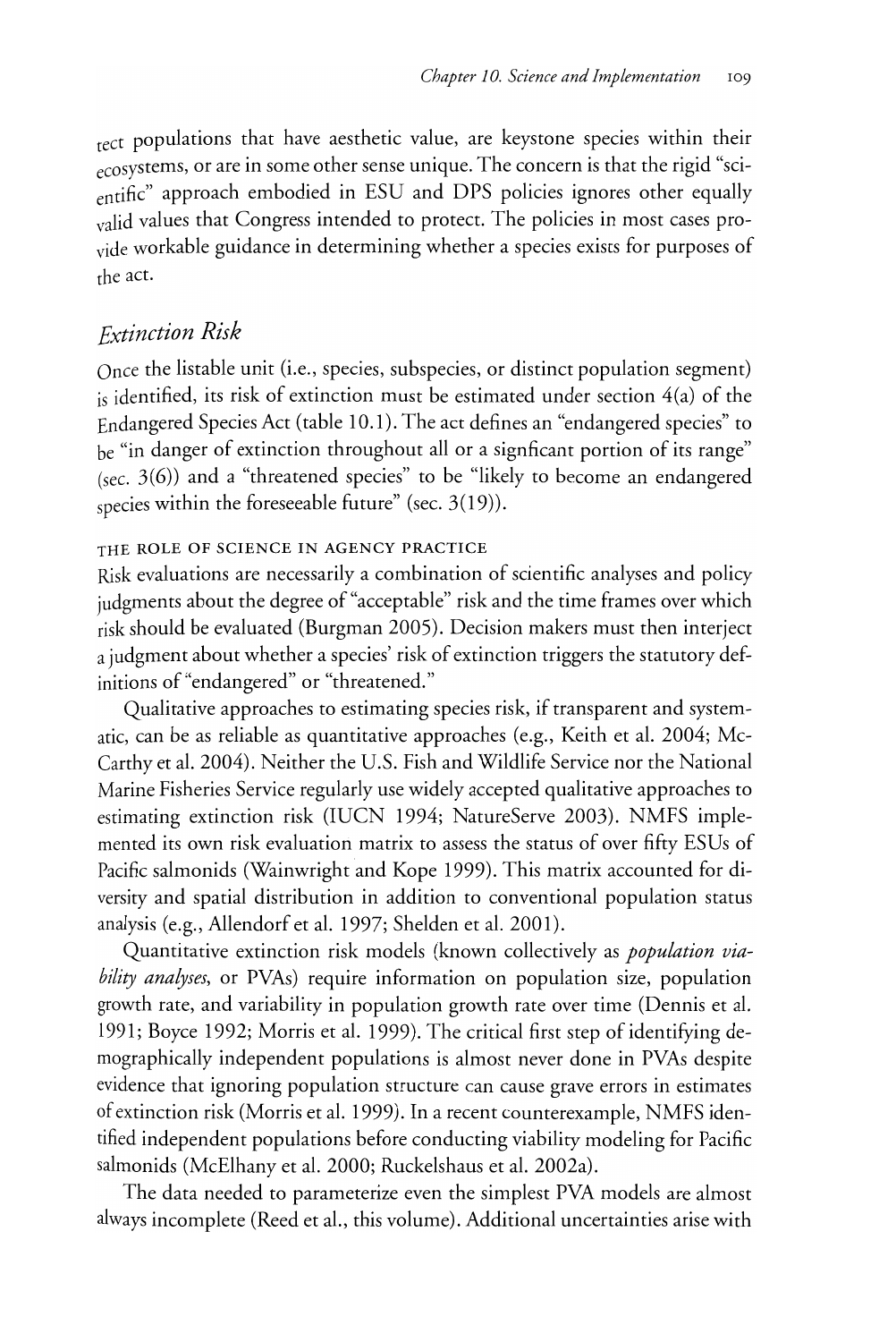| ESA provision                                                                       | Science-related<br>question addressed<br>by provision                                                                                                     | Further work<br>needed on analyses<br>pertaining to<br>provision                                                                                                          | Further work<br>needed on<br>application of<br>provision                                                                                                 |
|-------------------------------------------------------------------------------------|-----------------------------------------------------------------------------------------------------------------------------------------------------------|---------------------------------------------------------------------------------------------------------------------------------------------------------------------------|----------------------------------------------------------------------------------------------------------------------------------------------------------|
| $4(a)$ Listing                                                                      | Is there a "species"?                                                                                                                                     | Improved definition<br>of the "distinct<br>population seg-<br>ment/evolutionarily<br>significant unit"<br>concept                                                         | Agency guidance on<br>how to address hy-<br>bridization, defini-<br>tion of taxonomic<br>"significance," and<br>artificially propa-<br>gated individuals |
| 4(a) Listing                                                                        | What is the species'<br>risk of extinction?                                                                                                               | Improved definition<br>of time scales, at-<br>tention to multiple<br>indicators of risk,<br>methods of estimat-<br>ing rates of repro-<br>duction of at-risk<br>species   | Agency guidance on<br>consideration of ex-<br>tinction risk and<br>"significant portion"<br>of range                                                     |
| 4(b) Critical habitat<br>designation                                                | What habitat features<br>are essential to<br>species' conserva-<br>tion and how much<br>habitat is needed<br>for conservation?                            | Relationship between<br>habitat quality/<br>quantity and<br>species extinction<br>risk                                                                                    | Agency guidance on<br>designating critical<br>habitat, how to<br>weigh benefits/costs;<br>consider sequence of<br>application                            |
| $7(a)(2)$ Federal<br>consultation<br>$10(a)(1)(B)$ Habitat<br>conservation<br>plans | What effect will a par-<br>ticular action have<br>on species' survival<br>or recovery?<br>Does an action result<br>in take, and if so,<br>how much?*      | Relative importance<br>of different limiting<br>factors in extinction<br>risk; how effects of<br>individual actions<br>relate to whole pop-<br>ulation/species<br>impacts | More-open science<br>process in section 7<br>consultations; guid-<br>ance on considering<br>piecemeal vs. whole<br>life-cycle approach                   |
| 4(f) Recovery<br>planning                                                           | What are the charac-<br>teristics of a recov-<br>ered species?<br>What factors are lim-<br>iting recovery?<br>What habitat is essen-<br>tial to recovery? | All of the above                                                                                                                                                          | More public participa-<br>tion in policy over-<br>sight of the planning<br>process                                                                       |

## TABLE IO.I Key science-related provisions within the Endangered Species Act

\* This question also arises in section 9 enforcement actions, which are not addressed in this chapter.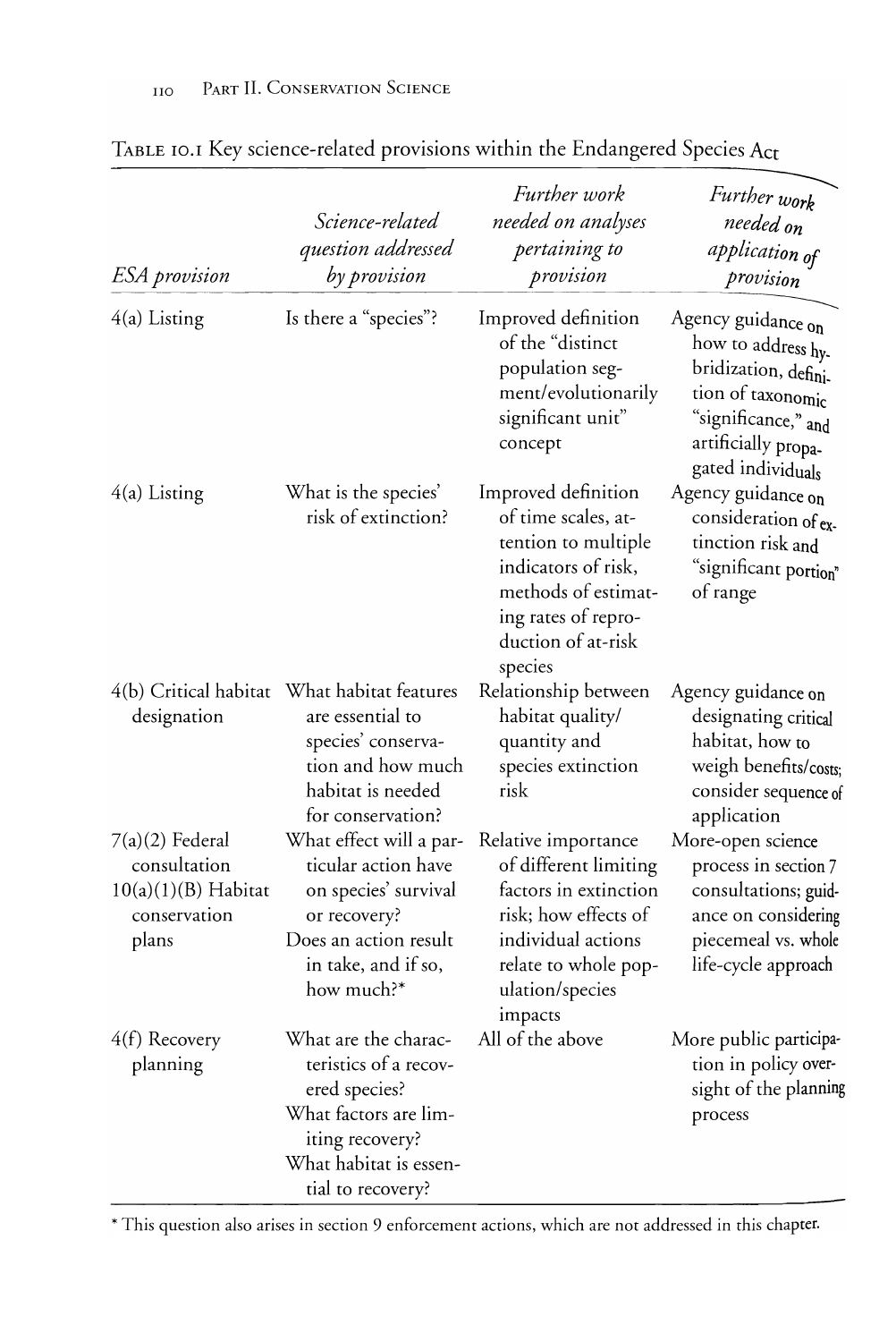<sub>model</sub> structure-for example, how to depict population responses at small  $s_{\text{stress}}$ , the effects of density-dependent population regulation, and choice of a  $q$ <sub>quasi-extinction threshold</sub> (Morris et al. 1999). For these reasons it is important  $\frac{1}{10}$  explore the sensitivity of PVA results to alternative assumptions (e.g., Dennis et al. 1991; Holmes 2001; Holmes and Fagan 2002), as NMFS has done for estimating the status of Pacific salmon and Steller sea-lions *(Eumetopias juba-* $_{\text{tU}}$ ) in listing and recovery decisions (Gerber and VanBlaricom 2001; NMFS 2003a; Puget Sound Technical Recovery Team 2002; Willamette-Lower Columbia Technical Recovery Team 2003).

Applications of PVA generally assume that past trends and variability in input parameters can be used to project future population dynamics. This is almost certainly an incorrect assumption given climate change, changes in human management of the landscape, introduction and spread of nonindigenous species, and changing rates and intensity of human-influenced catastrophes (e.g., fire, toxic, or oil spills). A promising approach is to use scenario planning whereby scientists ask whether an estimated risk of extinction (or any population outcome) changes under alternative views of future conditions (see "The Science Underlying Recovery Planning" in this chapter; Clark et al. 2001; Carpenter 2002; Peterson et al. 2003).

An emerging issue for the U.S. Fish and Wildlife Service and National Marine Fisheries Service is interpretation of the statutory definition of an endangered species as one that is in danger of extinction "throughout all *or a significant portion* of its range" (emphasis added). Recent practice has been to rely on the identification of a distinct population segment. Dissatisfied with some determinations not to list, plaintiffs have begun ro challenge the agencies for failure to separately examine whether a species, subspecies, or DPS is in danger of extinction in at least a portion of its range (Defenders of Wildlife v. Norton 2001, *2002; Environmental Protection Information Center [EPIC) v. National Marine Fisheries Service [NMFS}* 2004.) While the two agencies have not yet explicitly interpreted this statutory phrase, recent USFWS decisions have applied a biological test, similar to the significance test of the DPS policy, examining whether a population group is biologically significant even though it is not discrete (e.g., USFWS 1998,2000). It is unclear whether the two agencies believe that a species in danger of extinction in only a portion of its range must be listed throughout its entire range (see *Marbled Murrelet v. Lujan* 1992).

#### PUBLIC AND COURT REACTION

Doremus (1997) suggested that the public reacts negatively to unbridled agency discretion in identifying species and determining risk of extinction. However, it seems this reaction is less about whether the U.S. Fish and Wildlife Service and National Marine Fisheries Service have misapplied science than it is an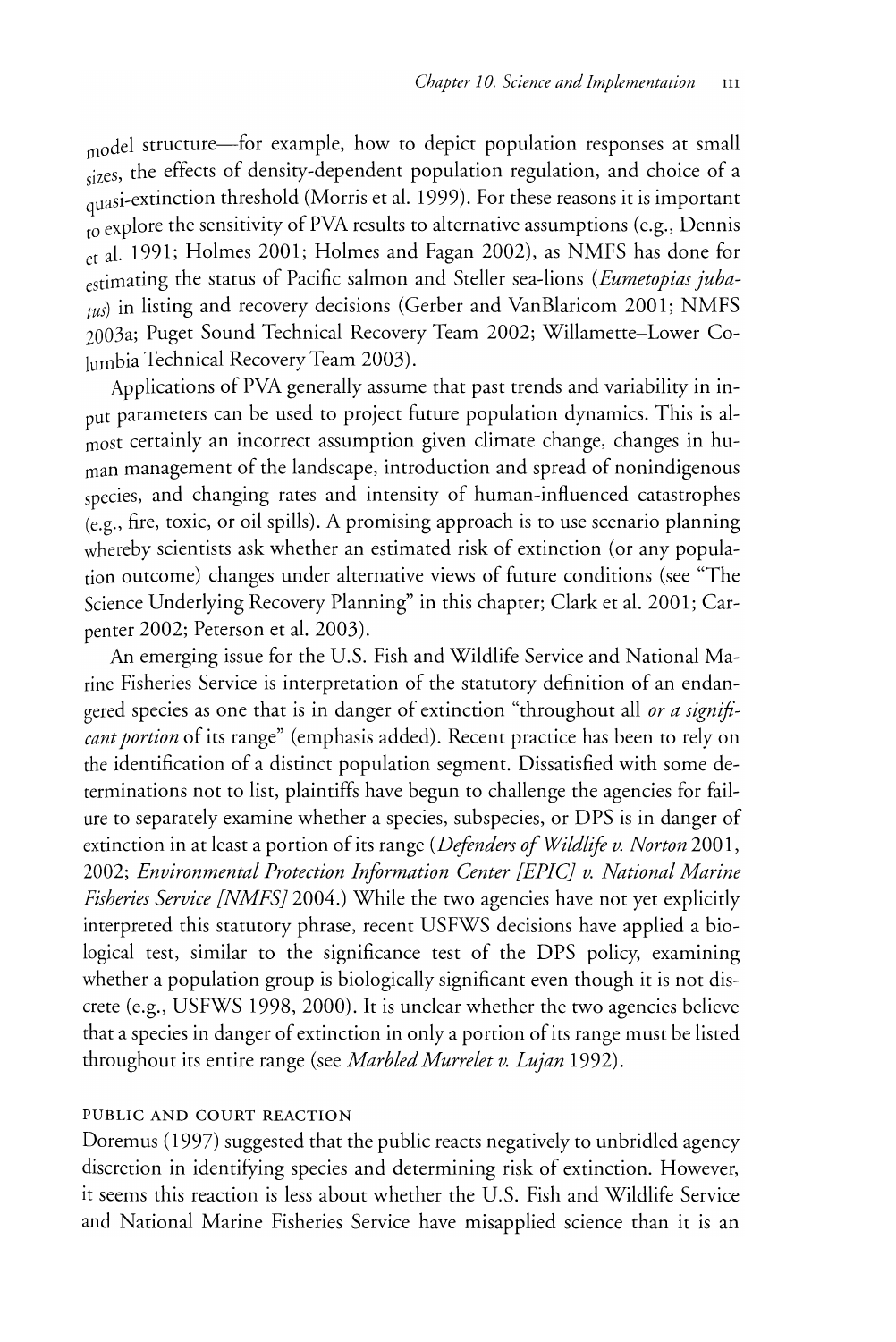objection to protecting such creatures as rats and bugs, often against private interests. Courts tend to defer to agency listing determinations (GAO 2003), except when they conclude that the agencies failed to follow the statute or agency regulations. Although public comment on listing proposals often contests the agencies' analysis of extinction risk, the authors are unaware of any successful court challenges in that area.

#### ADVANCING THE ROLE OF SCIENCE

The U.S. Fish and Wildlife Service and National Marine Fisheries Service recently outlined criteria by which they will evaluate the effects of federal, state, and local conservation efforts when making listing decisions (USFWS and NMFS 2003b). These so-called "conservation measures" have been or soon will be implemented, although it is still too soon to evaluate their effects on extinction risk. The question is a scientific one that can be exceedingly challenging to address (see discussion in "The Science Underlying Recovery Planning" below).

The two agencies would be well served by adopting recommendations acknowledging that making listing determinations is not just a science exercise but has three important policy components: (1) the time period over which persistence should be measured, (2) the level of risk that results in a threatened or endangered finding, and (3) the burden of proof for demonstrating the effects of conservation measures. Such recommendations must be flexible enough to account for the inaccuracy of extinction risk estimates and for biological differences among species. For example, the time period over which extinction is considered may depend upon the inherent variability in demographic characteristics of a species or the ability of scientists to forecast long-term trends. Recommendations would need to leave room for decision makers and scientists to work together to understand the biological implications of alternative risk levels (e.g., modelers can illuminate for decision makers what a 0.99, 0.95, or 0.80 probability of extinction looks like) (Doremus, this volume).

Research is needed on how best to make population or species demographic parameter estimates from spotty census information (Reed et aI., this volume). Abundance information for many species of conservation concern consists of presence/absence data, index counts, or censuses during a specific life stage that are easy to count, such as breeding aggregations. Making a determination about the viability status of a species requires that these sample data be translated into whole population or species counts. What are the best methods for making that translation? What are the advantages and pitfalls associated with different approaches to estimating species numbers from population subsamples?

Finally, accounting for environmental factors and species interactions that accelerate or mitigate downward population trends could significantly improve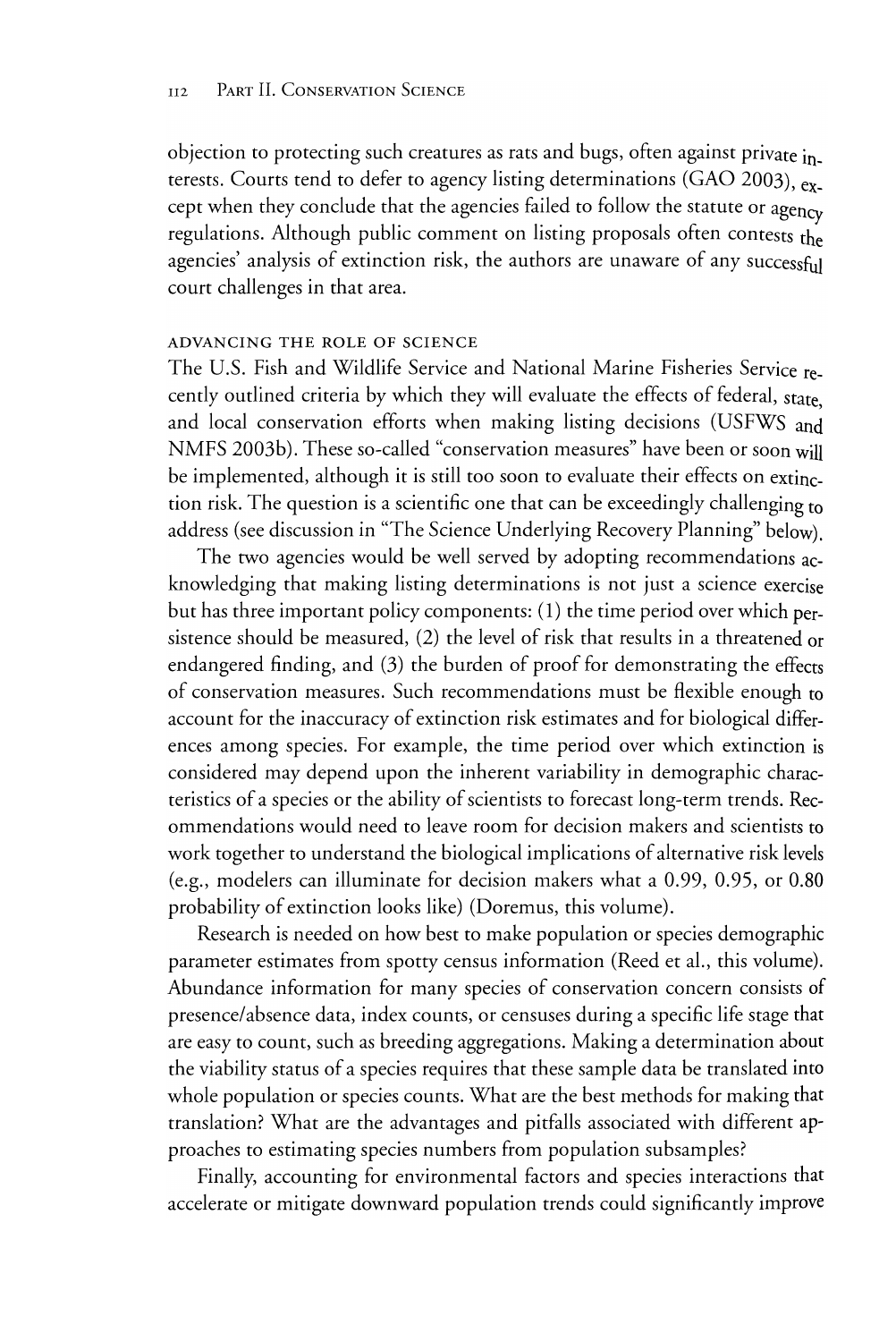quantitative models of extinction risk (see also "The Science Underlying Recovery Planning" below; National Research Council 1995).

## *The* **Science Underlying Critical Habitat Designations**

Within one year of listing, the U.S. Fish and Wildlife Service and National Marine Fisheries Service must designate critical habitat to the maximum extent prudent and determinable (table 10.1). The Endangered Species Act defines critical habitat as "the specific areas within the geographical area occupied by the species ... on which are found those physical or biological features ... essential to the conservation of the species," and "specific areas outside the geographical area occupied by the species ... upon a determination by the Secretary that such areas are essential for the conservation of the species" (USFWS and NMFS 1999e, 31872). From this construction, the statute seems to contemplate an approach to critical habitat designation that favors occupied areas: the agencies first identify habitat elements essential to species conservation (for example, a particular type of tree for nesting, vegetation for forage or cover, gravel streambeds for spawning, etc.) and then designate areas within the species' present range where those elements are present. Only for areas outside the species' present range must there be a determination that the area itself is "essential for conservation." In practice, the agencies, plaintiffs, and some courts have blurred the two standards and require that all areas, occupied or unoccupied, meet the test for unoccupied habitat: the area itself must be essential for conservation. For example, in a case involving the Rio Grande silvery minnow *(Hybognathus amarus),* the court stated that critical habitat "must be limited geographically to what is essential to the conservation of the threatened or endangered species" *(Middle Rio Grande Conservancy District v. Babbitt*  2000). And in a case involving the Alameda whipsnake *(Masticophis lateralis euryxanthus)* the court observed that "critical habitat for occupied land is defined in part ... as specific areas 'essential to the conservation of the species'" *(Home Builders Association of Northern California v. US. Fish and Wildlifi Service*  2003).

The USFWS and NMFS have long maintained that critical habitat designation adds little to species protection (Clark 1999). Section 7 of the ESA requires federal agencies to ensure that their actions do not jeopardize species' continued existence and do not destroy or adversely modify their critical habitat. The two agencies have usually treated an action that adversely modifies critical habitat as also jeopardizing the species' continued existence, making the prohibition against adverse modification redundant. Agency regulations defining both jeopardy and adverse modification in similar terms (actions affecting "both the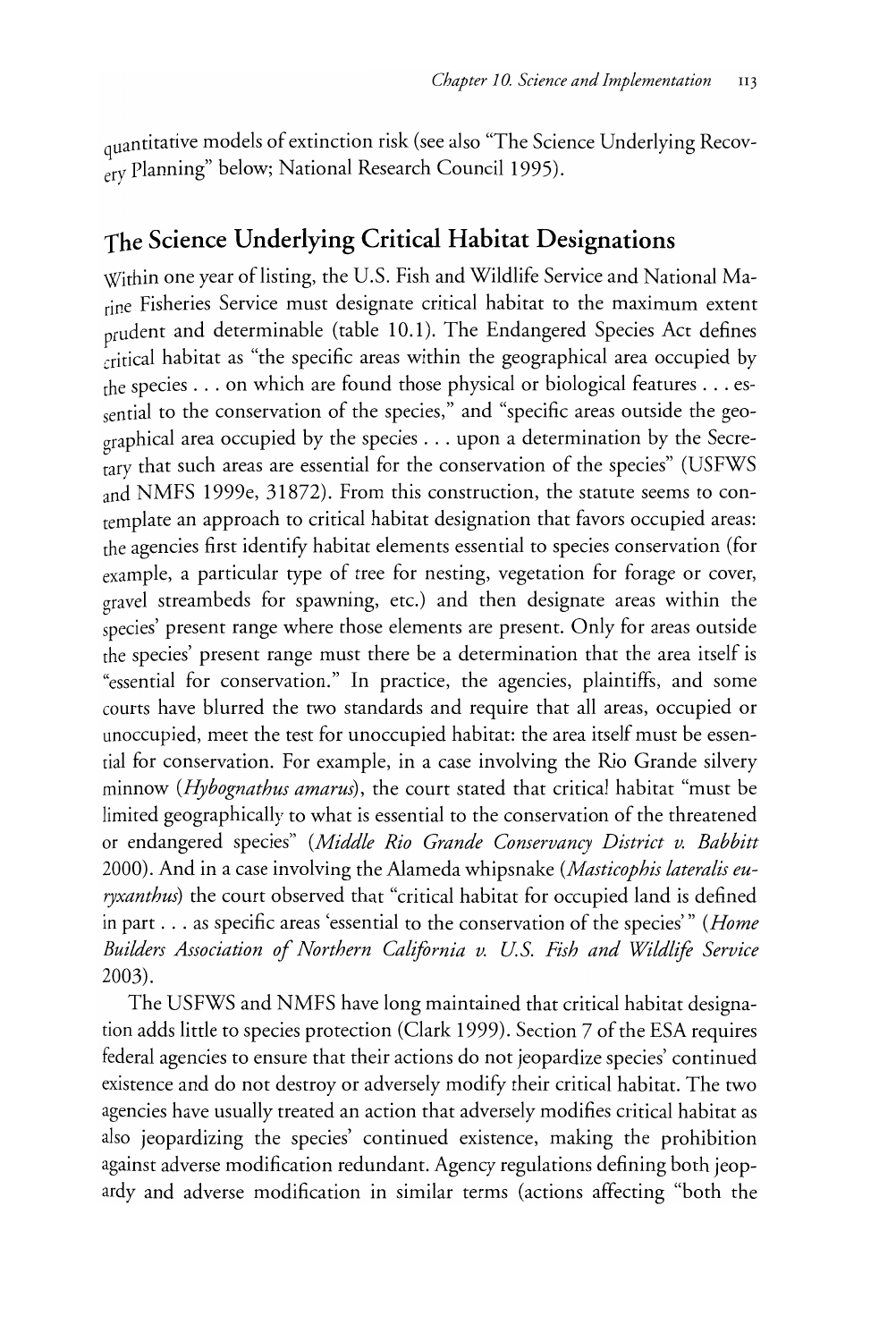survival and recovery" of the species) have reinforced this approach. Critics point out that critical habitat designation is especially important for species protection in unoccupied habitat, where the USFWS and NMFS may be less likely to reach a jeopardy finding (Taylor et al. 2003, 2005). Two separate reviews examined effects of critical habitat designations on reported trends in species abundance and content of recovery plans, and the results were mixed (Clark et al. 2002; Hoekstra et al. 2002b; Taylor et al. 2003, 2005). Recent court decisions have invalidated the agencies' regulatory definition of adverse modification as not being sufficiently tied to conservation *(Gifford Pinchot Task Force v. U.S. Fish and Wildlifi Service* 2004; *Sierra Club v. us. Fish and Wildlifi Service*  2001). As future section 7 practice adjusts to the new legal rulings, the two tests may prove not to be redundant and the designation of critical habitat may indeed provide increased protection for listed species. The authors believe the current landscape is too unsettled to draw a reliable conclusion from past practice.

Critical habitat designations, where they have been made, have lacked meaningful analysis of the economic impact (see *New Mexico Cattle Growers Association v. US. Fish and Wildlifi Service* 2001). Successful court challenges to designations (or lack of designations) have led to multiple requirements for the USFWS to designate habitat in very short time frames. Moreover, courts have ordered the agencies to consider economic impacts of designation, even if they are "coextensive" with the impacts of applying the section 7 jeopardy requirement *(New Mexico Cattle Growers Association v. US. Fish and Wildlifi Service*  2001). This requirement is contrary to the best available science regarding economic analysis, which would require an estimate of the costs of designation based on a comparison of the world with and without the designation (Office of Management and Budget 2003).

In response, the U.S. Fish and Wildlife Service has vigorously objected to the requirement (e.g., testimony of Assistant Secretary of the Interior Craig Manson, [Manson 2003]). Past congressional efforts have failed to amend the ESA to change the timing of critical habitat designation to coincide with recovery planning instead of listing, but it remains a topic of congressional interest.

#### *The Role of Science in Agency Practice*

Section 4(b)(2) of the Endangered Species Act requires critical habitat designation to be based on the best scientific data available, although the U.S. Fish and Wildlife Service and National Marine Fisheries Service may exclude areas from designation if economic or other relevant impacts outweigh the benefits of designation. However, often agencies know little about species' habitat needs at the time of listing and thus identification of critical habitat is highly uncertain.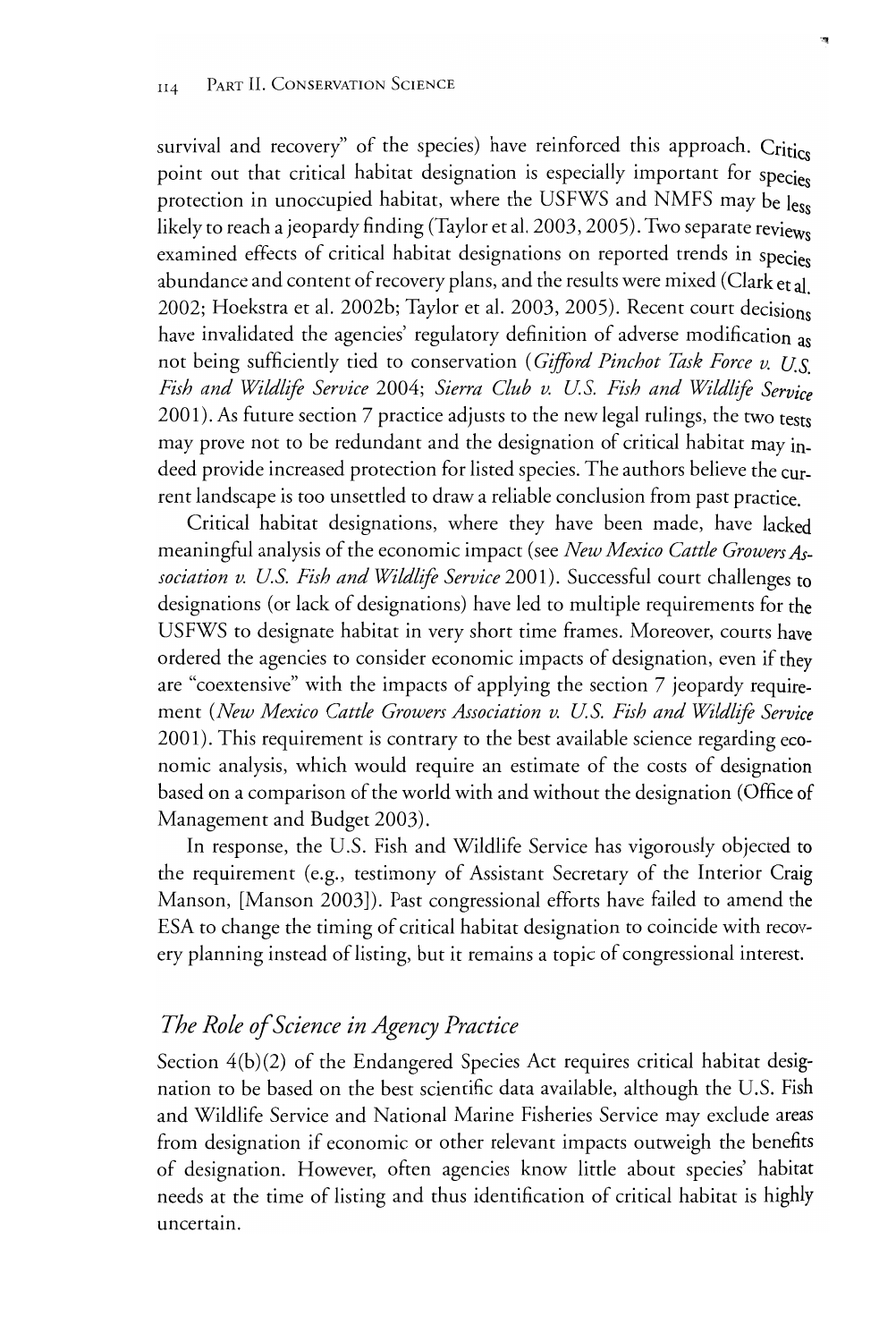The agencies' joint designation of critical habitat for the Gulf sturgeon *(Actpenser oxyrinchus desotoi)* illustrates this. The two agencies examined the population structure and concluded that the seven extant populations were largely reproductively isolated. They reasoned that the populations at the extremes of the range are important for conserving genetic diversity and that the intermediate populations are important for connectivity, and concluded that all habitat currently occupied by the seven populations is essential for conservation (USFWS 2003i). Like the judgments made in analyzing extinction risk, these were clearly not made in a policy vacuum. The question of how many populations are needed for conservation and how much habitat each needs for conservation are not just scientific questions. The answers depend upon tolerance to risk and time scales over which the risk is considered.

One of the more contentious debates surrounding critical habitat designation concerns the consideration of economic costs of designation by the U.S. Fish and Wildlife Service and National Marine Fisheries Service and their discretion under section  $4(b)(2)$  of the ESA to exclude areas from designation if the benefit of exclusion outweighs the benefit of designation. The two agencies have only recently begun to apply economic analysis in their designations, and their use of the science of economics is not well developed. Their past practice of collapsing the jeopardy and adverse modification requirements into a single test has complicated the economic analysis. Furthermore, at the time of listing, information is lacking on land use patterns and how economic activities would be modified as a result of section 7 consultations.

#### *Public and Court Reaction*

Provisions in the Endangered Species Act for critical habitat designations have proven a major flash point for both advocates and critics of species protection (e.g., *Sacramento Bee* 2003b; Wilson 2003b; Cart and Weiss 2004). For advocates, the provisions give them their strongest tool for protecting habitat. For critics, the provisions are among the few places in the statute where economics comes into play, making them a rallying point for the development-regulated community. Further, many landowners assume that when private land is designated as critical habitat the federal government is in effect "taking" their property and will restrict its use. And, finally, the U.S. Fish and Wildlife Service and the National Marine Fisheries Service, arguing that critical habitat designation adds nothing to species protection, have resisted designating habitat altogether or have simply designated habitat without sufficient analysis (Patlis 2001). It is not surprising, therefore, that the agencies often fail to make critical habitat designations and when they do, the designations frequently end up in court (GAO 2003).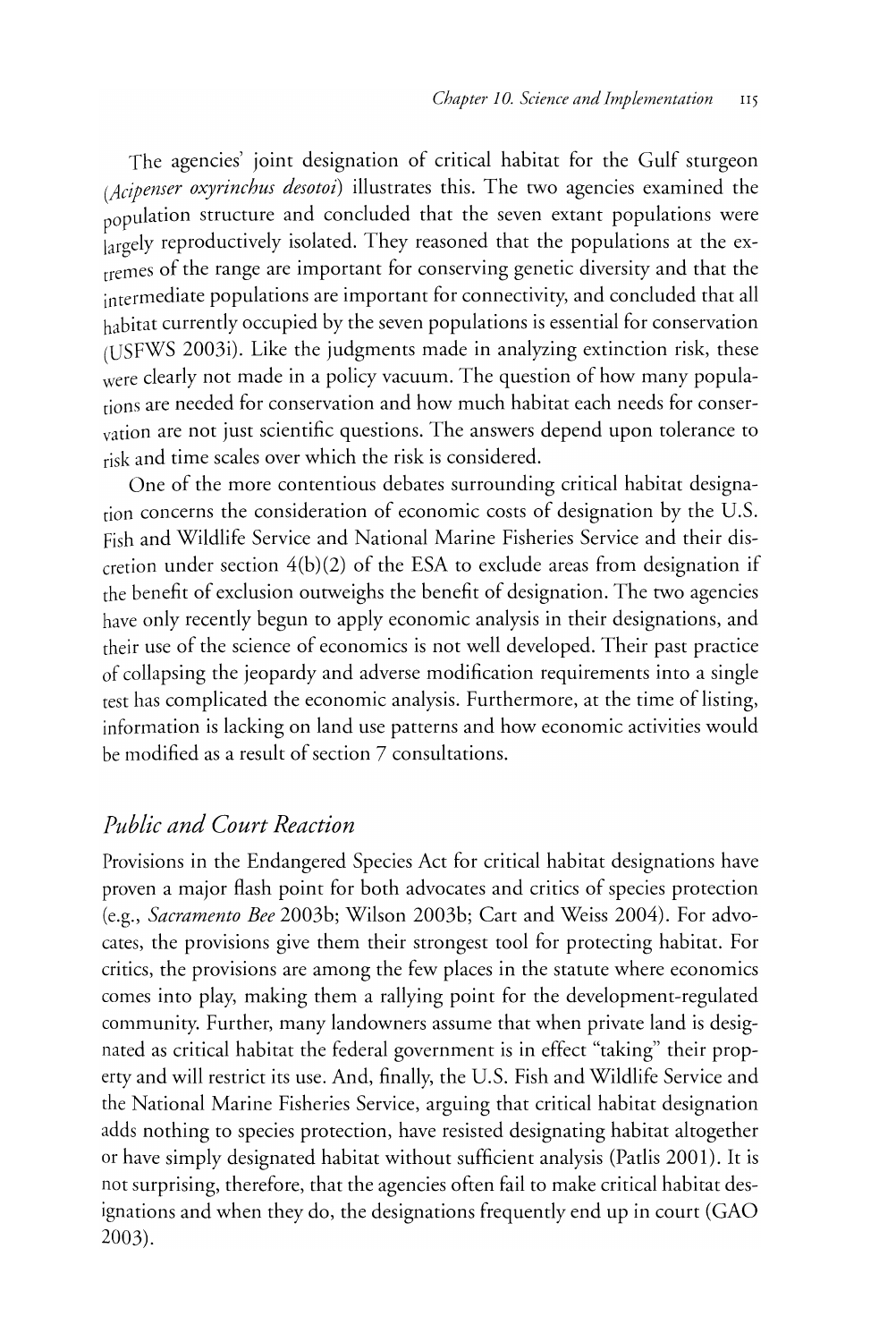The courts have responded to such treatment with impatience, chastising agency reluctance to designate critical habitat and ordering that designations  $b_e$ completed expeditiously. Further complicating the situation are court decisions finding the agencies' regulatory definition of adverse modification invalid. The lack of guidance by the two agencies and a growing number of court opinions make the situation still more uncertain.

#### *Advancing the Role o/Science*

There are promising biological approaches that could be used to at least partially address the question of how much occupied and unoccupied habitat is needed for species persistence (Hanski 1999), but the data requirements are daunting. For instance, population matrix models can be used to address the question of how changes in survival at particular life stages affect overall population dynamics or persistence (Caswell 2001). One example of such an application with a listed species is the endangered Kemp's ridley sea turtle *(Lepidochelys kempii*), in which matrix models suggest that the survival of subadults and adults in the ocean was most critical to overall population status (Heppell et al. 1996; Heppell and Crowder 1998). Another approach is to predict how changes in habitat will impact species status based on empirical habitat suitability models (e.g., Jenkins et al. 2003). Unfortunately, we have limited ability to directly address the question of critical habitat-what habitat conditions or amounts significantly affect life-stage-specific survivals?

The science of economics also could contribute to improving the designation process. Section 4(b)(2) of the Endangered Species Act requires the U.S. Fish and Wildlife Service and National Marine Fisheries Service to consider the impacts of designation and balance the benefits of exclusion against the benefits of designation. Federal guidelines recommend putting the two types of benefits into the same metric in a cost-benefit framework (Office of Management and Budget 2003). Although information may be readily available that allows economic impacts to be quantified and monetized, quantifying the benefits to species from critical habitat designation is more difficult.

Thus, best economics practice would have the agencies measure the incremental impact and benefit of designation; the courts, however, have ruled otherwise *(New Mexico Cattle Growers Association v. US. Fish and Wildlife Service*  2001). How should the agencies proceed in this situation? Best economic practice would have them conduct a formal cost-benefit analysis, yet the short statutory time frames, limited information and resources, and considerable latitude for discretion suggest formal cost-benefit analysis may be neither possible nor necessary. One observer has suggested that approaches other than cost-benefit analysis, such as a cost-effectiveness framework, may be more appropriate (Sin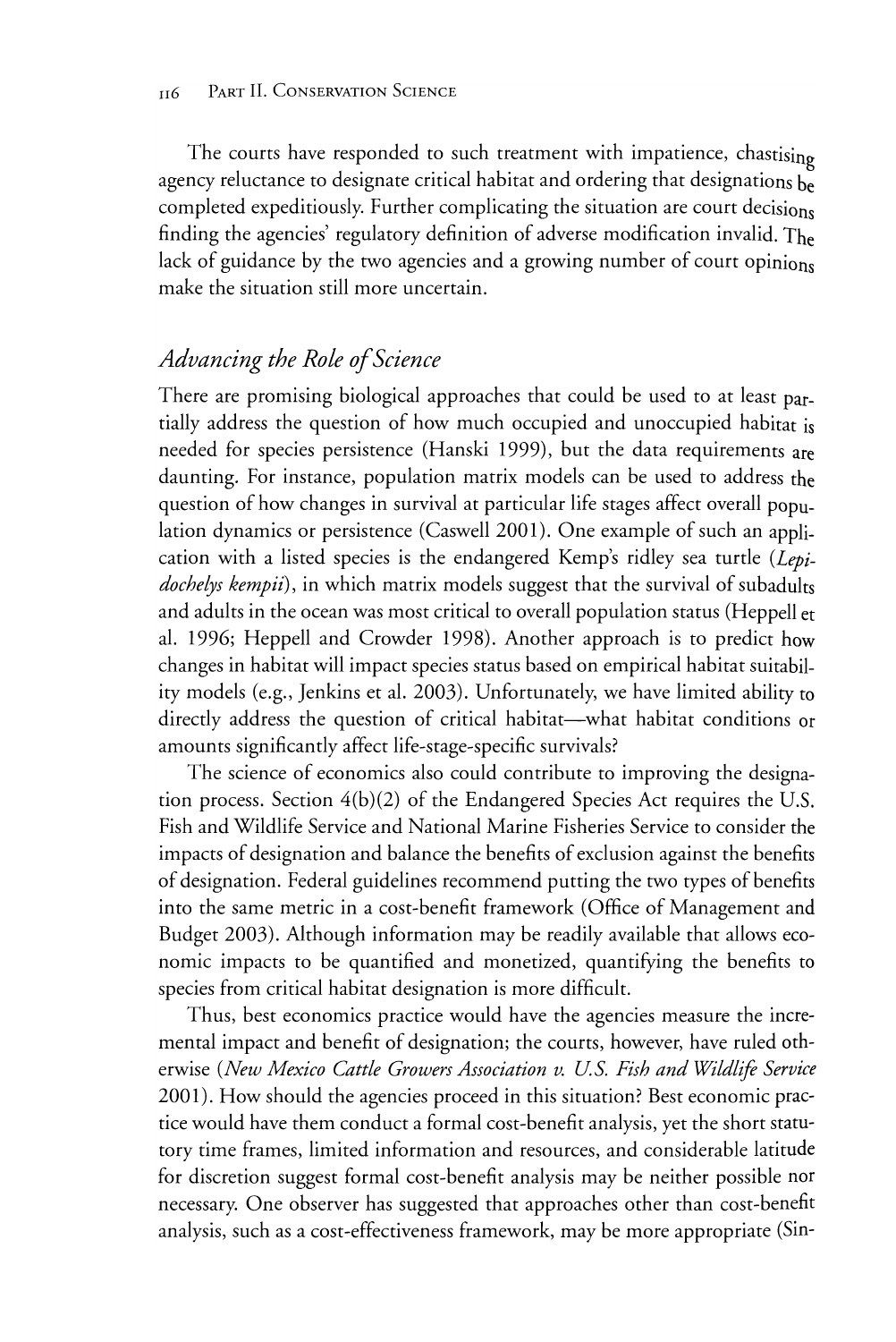den 2004). This recommendation is consistent with Office of Budget and Management guidance in cases where benefits are difficult to monetize (such as benefits to health or the environment).

The National Research Council recommended identification of habitat critical to survival at time of listing and designating the rest of critical habitat at the time of recovery planning (National Research Council 1995). These changes would require legislative reform of the act, but tying critical habitat designation to recovery planning has many proponents. The Department of the Interior has gone on record supporting such a connection (Manson 2004). The General Accounting Office recommends that the USFWS and NMFS adopt guidance on critical habitat designation (GAO 2003).

Until the agencies amend the regulatory definition of adverse modification, it will be unclear what standard they are applying in their section 7 consultations and whether they continue to view the prohibitions against jeopardy and adverse modification of critical habitat as providing redundant protection. Guidance on the economic analysis called for in the act would also help the USFWS and NMFS expedite designations. **In** particular, criteria for determining whether consideration of economic or other relevant impacts outweigh the benefits of designation would be helpful.

## **The Science Underlying Limitations on Federal Actions**

When a federal agency intends an action that may affect a listed species, it must consult with the listing agency (table 10.1). For actions that adversely affect the species, the agency provides its biological opinion as to whether the action as proposed is likely to jeopardize the continued existence of a listed species or adversely modify its critical habitat. If the agency's opinion is that the action is likely to cause jeopardy or adverse modification, it must offer a reasonable and prudent alternative. The statute requires that all agencies "shall use the best scientific and commercial data available" in fulfilling the consultation requirement.

Analysis of jeopardy and adverse modification is one of the most common tasks required of the U.S. Fish and Wildlife Service and National Marine Fisheries Service yet one in which the standards are most obscure (Rohlf 1989, 2001). The statute does not define jeopardy or adverse modification. The two agencies have adopted regulatory definitions of these terms (USFWS and NMFS 1999e), but their consultation handbook lays out an analytical approach that does not track the regulatory definitions. The regulations define "jeopardize the continued existence of" to mean "to engage in an action that reasonably would be expected, directly or indirectly, to reduce appreciably the likelihood of both the survival and recovery of a listed species in the wild by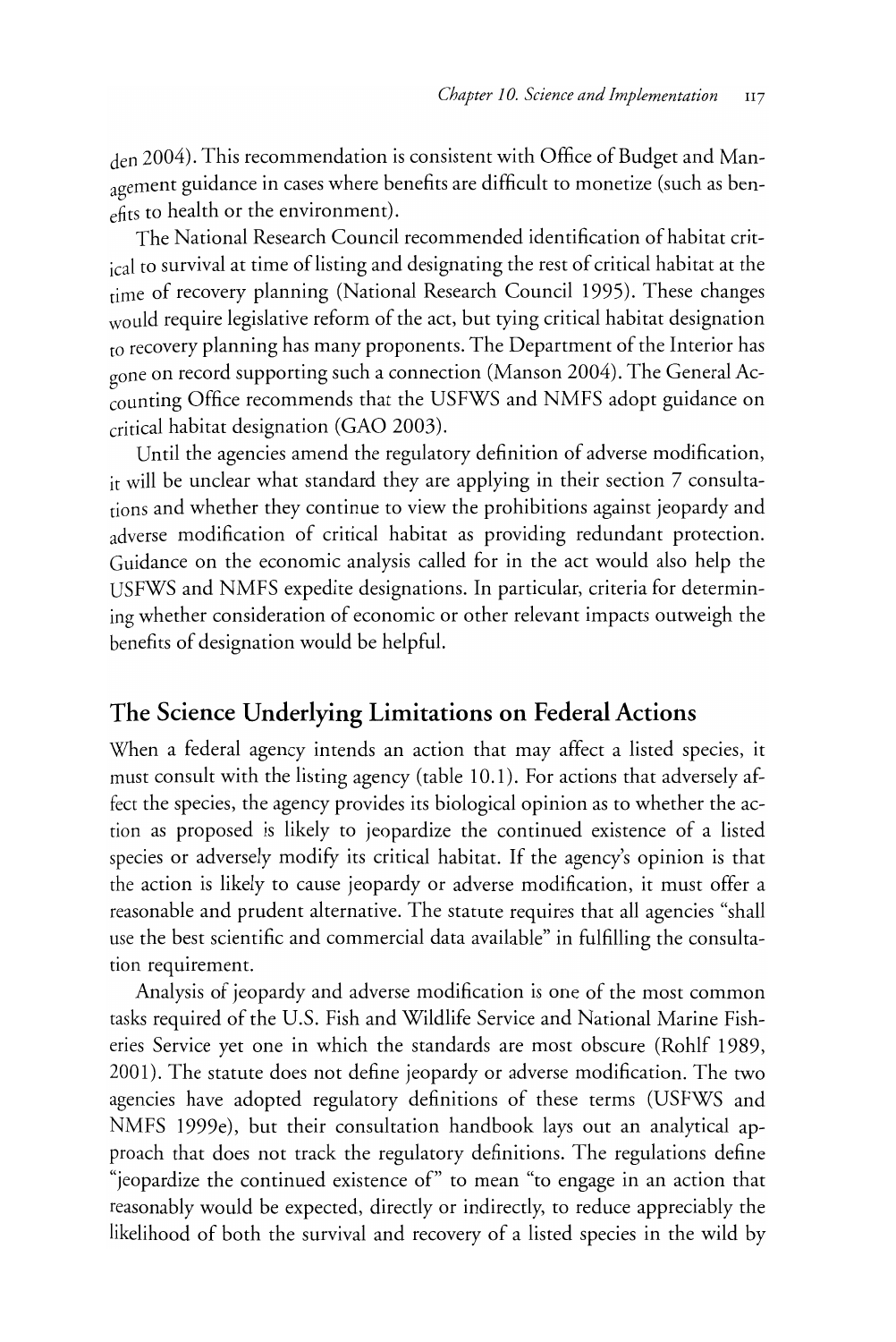reducing the reproduction, numbers, or distribution of that species" (USFWS and NMFS 1999e, 31872). Adverse modification is defined as an alteration that "appreciably diminishes the value of critical habitat for both the survival and recovery of a listed species." By these definitions the agencies need to compare the likelihood of a species survival and recovery with and without the proposed action to establish jeopardy, and to compare the value of critical habitat with and without the proposed action to establish adverse modification.

In practice, however, the agencies seldom take that approach, and their consultation handbook lays out a different chain of logic. The handbook directs the agencies to consider the status of the species, the environmental baseline, the effects of the action, and cumulative effects to determine whether the species is likely to survive and recover (USFWS and NMFS 1999e). It does not say what the agencies should do after summing up those factors. If the species is not expected to survive and recover, how much must the action under consultation contribute to that failure before it is considered jeopardy? Or, less likely, if the species is expected to survive and recover, does it matter how much modification occurs to the species' remaining habitat? Analysis of adverse modification of critical habitat is further complicated by two circuit courts invalidating the regulatory definition, as discussed previously.

In addition to offering opinions on jeopardy and adverse modification, the USFWS and NMFS must issue an incidental take statement authorizing a given level of take associated with the proposed action. Where the action involves habitat modification (for example, a grazing allotment), the agencies must determine what level of take will be associated with the habitat modification. Although such a determination must be made based on scientific analyses, it is very difficult for scientists to quantify a species' response to habitat alterations, especially smaller-scale changes in habitat.

This is an area in particular where science is inadequate to answer the questions asked. Agencies often lack information to predict the effect an action is likely to have on a listed species. Furthermore, risks are generally cumulative and assessing the effect of each individual action on species status is exceedingly difficult. Finally, threats come from many different actions in different sectors, forcing the agencies to make a choice about how much of the conservation burden should fall on a given sector (box 10.1).

#### *The Role of Science in Agency Practice*

The variety of agency action considered in section 7 consultations is extremely diverse, as are the species affected. We offer a few examples in box 10.1 to draw lessons from agency practice.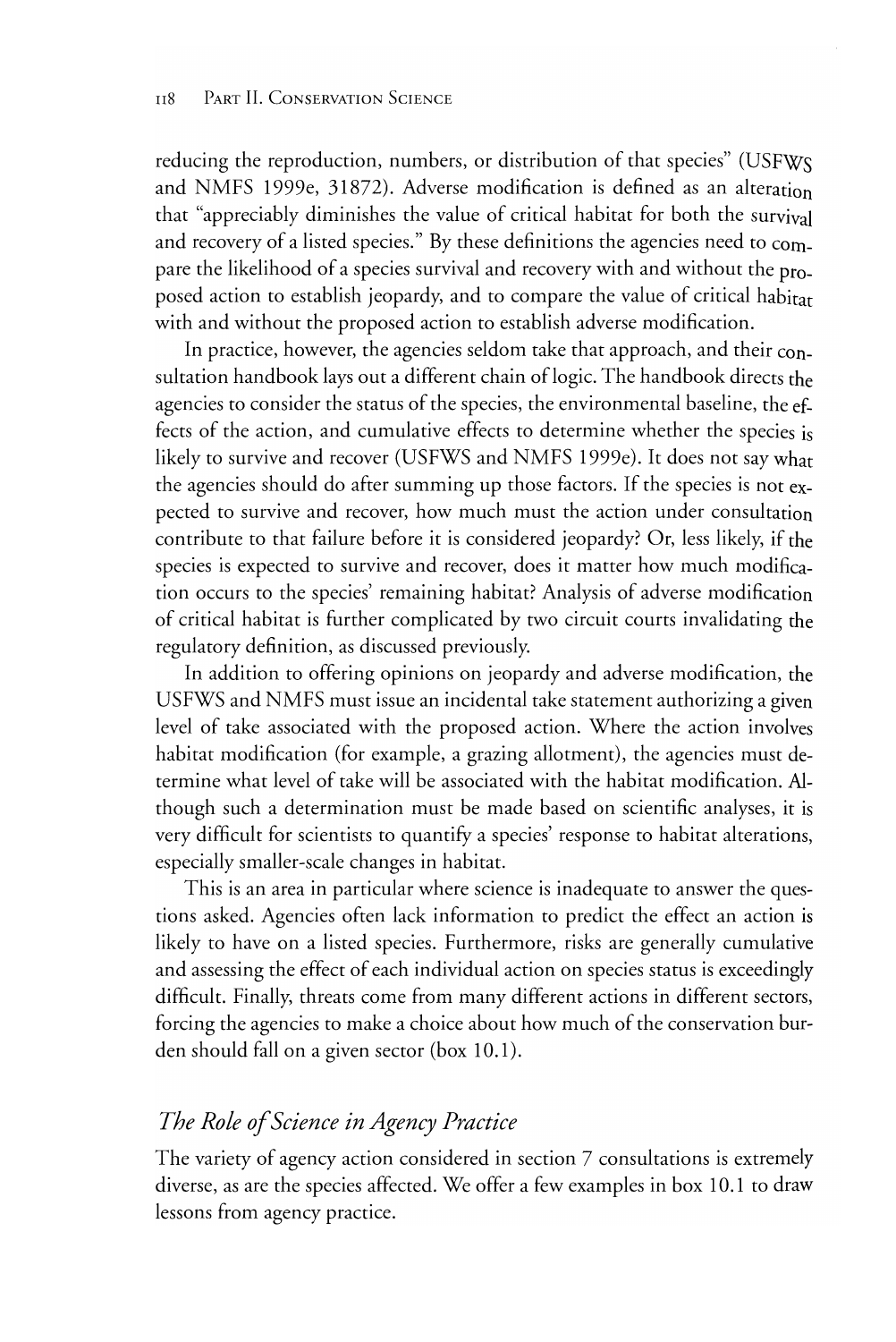#### **BOX 10.1 Exampies demonstrating the role of science in impIementing section 7 Iimitations on federal actions under the Endangered Species Act**

#### Example 1: Addressing Scientific Uncertainty

The manner in which inevitable scientific uncertainty is incorporated into section 7 consultations is key to using seience to inform sound decisions. In the high-profile case of Bureau of Reclamation operations on the Klamath River Basin water management project, the National Research Council was brought in to help resolve what many characterized as a scientific dispute (Cooperman and Markle 2003). The NRC's final report (National Research Council 2004a) highlights several recommendations aimed at reducing the uncertainty in the biological conclusions by the the two agencies that the Bureau's proposed actions will not jeopardize the listed species. Recommendations include the following: (1) the V.S. Fish and Wildlife Service and the National Marine Fisheries Service are urged to complete recovery plans for the two species that should identify how research and monitoring will support species recovery and facilitate identification of what actions are allowed under section 7 and 10 consultations, (2) scientists should be allowed sufficient time to publish key research findings in peer-reviewed scientific journals, (3) a diverse team of "cooperators" should be convened for designing ecosystem-based management actions that have local support for implementation, and (4) experiments should be conducted to test the effectiveness and feasibility of speeific remediation strategies (National Research Council2002b, 2004a).

In another example, NMFS was thwarted in an attempt to deal with uncertainties associated with future allocation of necessary conservation actions among sectors in the Columbia River Basin, home to twelve species of endangered salmon and steelhead whose migrations are affected by operation of the power system. In 2000, NMFS issued a biological opinion on operation of the Federal Columbia River Power System (NMFS 2000a). To explain how it allocated the conservation burden, NMFS and the other federal agencies involved presented a conceptual recovery plan (NMFS 2000b) describing the necessary assumptions about continued harvest restrictions into the future if the sum of impacts on listed fish was to avoid jeopardy. This opinion was invalidated by a district court finding that the agency improperly relied on assumed future actions that were not "reasonably certain to occur" (National Wildlife Federation v. NMFS 2003), leaving in question the ability of the agencies to consider the "big picture" when section 7 biological opinions have implications for allocation of take.

#### Example 2: Considering Actions in Isolation

For many species it is the cumulative effect of many actions that have led to their imperilment and it is difficult for the Services in a section 7 consultation to make the case that a single small action, when added to the many other small actions,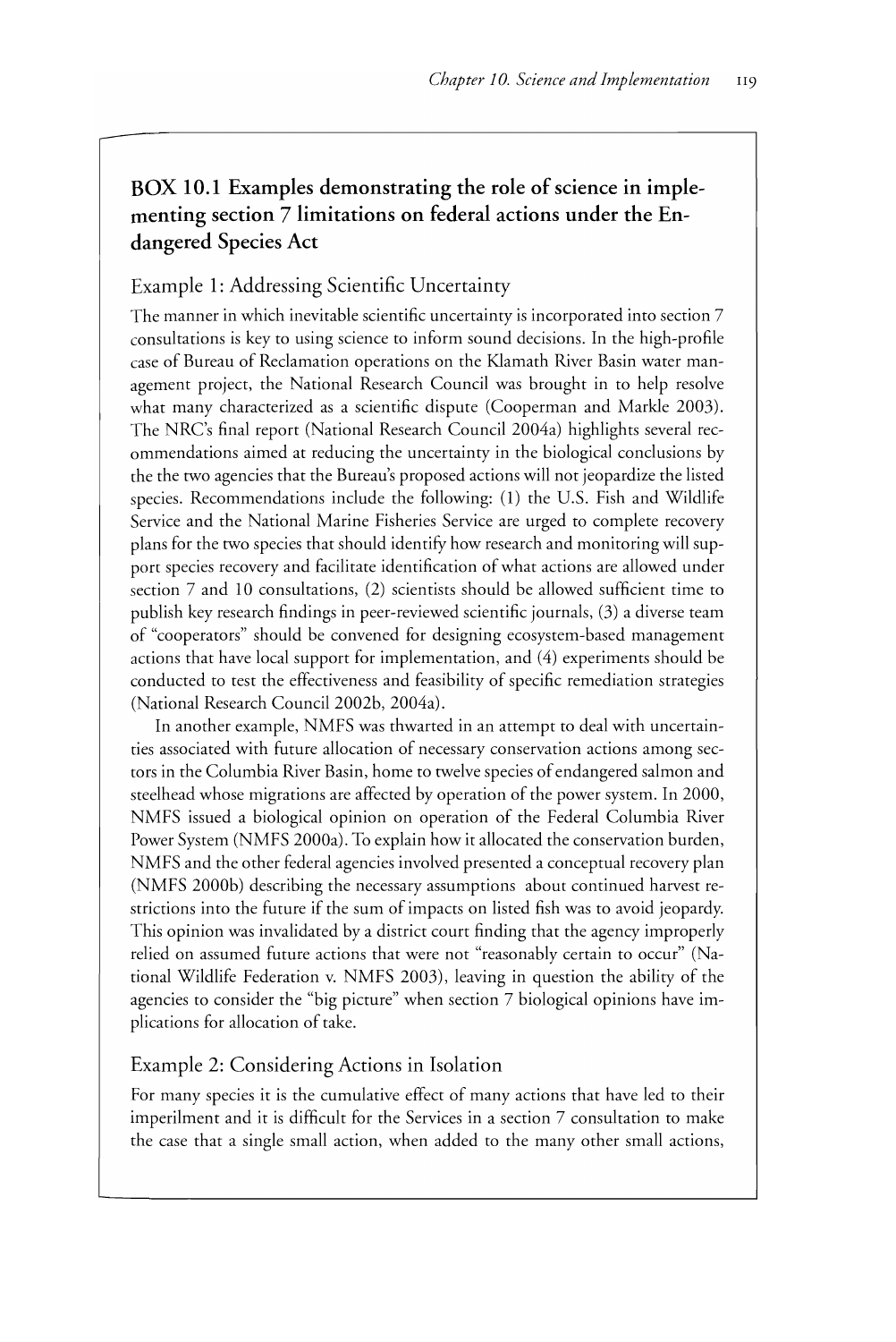jeopardizes the species' continued existence. In the case of water withdrawals from the Columbia River, NMFS did issue a jeopardy opinion to the Corps of Engineers on the basis that Columbia River flows were already below species' needs in many years, the cumulative impact of withdrawals contributed to those low flows, and there was no mechanism in place to limit future withdrawals. Even though the withdrawal under consideration was very small compared to overall flows in the Columbia, NMFS concluded the proposed action would jeopardize Columbia River salmon and steelhead because of the cumulative effect of past and future withdrawals (NMFS 1998). This decision stirred considerable controversy in the Basin, leading Washington's Department of Ecology to appeal to the NRC, asking the NRC to review the science supporting flow levels in the Columbia. Although the question put to the panel was framed in terms of the incremental risk posed by a very small incremental degradation in flows, the panel resisted being drawn into answering the narrow question. In its preliminary findings, the panel appears to support the analysis that because flows currently are inadequate, even small increases in water withdrawals will increase risk (National Research Council2004c).

## *Advancing the Rote ofScience*

The agencies need to provide dear guidance regarding general standards for jeopardy and adverse modification. The U.S. Fish and Wildlife Service and National Marine Fisheries Service could also provide dearer guidance on individual species, for example on identifying critically low population levels, viable population levels, and allowable levels of take. Standards should allow for scientific information to be taken into account along with the policy considerations.

As with all sections of the act, a life-cycle framework for estimating the potential effects of an action on species status would appear to be the best way to adequately address the question posed in seetion 7. Whether that life-cyde framework is quantitative or qualitative is less important than adopting a lifecyde perspective. In general, because of the inherent scientific uncertainty in estimating the biological consequences of numerous, small-scale actions, section 7 consultations should be treated as experiments that are monitored and adjusted as needed over time (see box 10.1).

### **The Science Underlying Limitations on Private Actions**

The Endangered Species Act prohibits any person from taking a member of a listed species (sec. (a)(1)(B); box 10.1). Take is defined broadly to include harm, and harm can indude destruction of habitat to the extent it actually injures or kills individual animals. Science comes into play when a party seeks an excep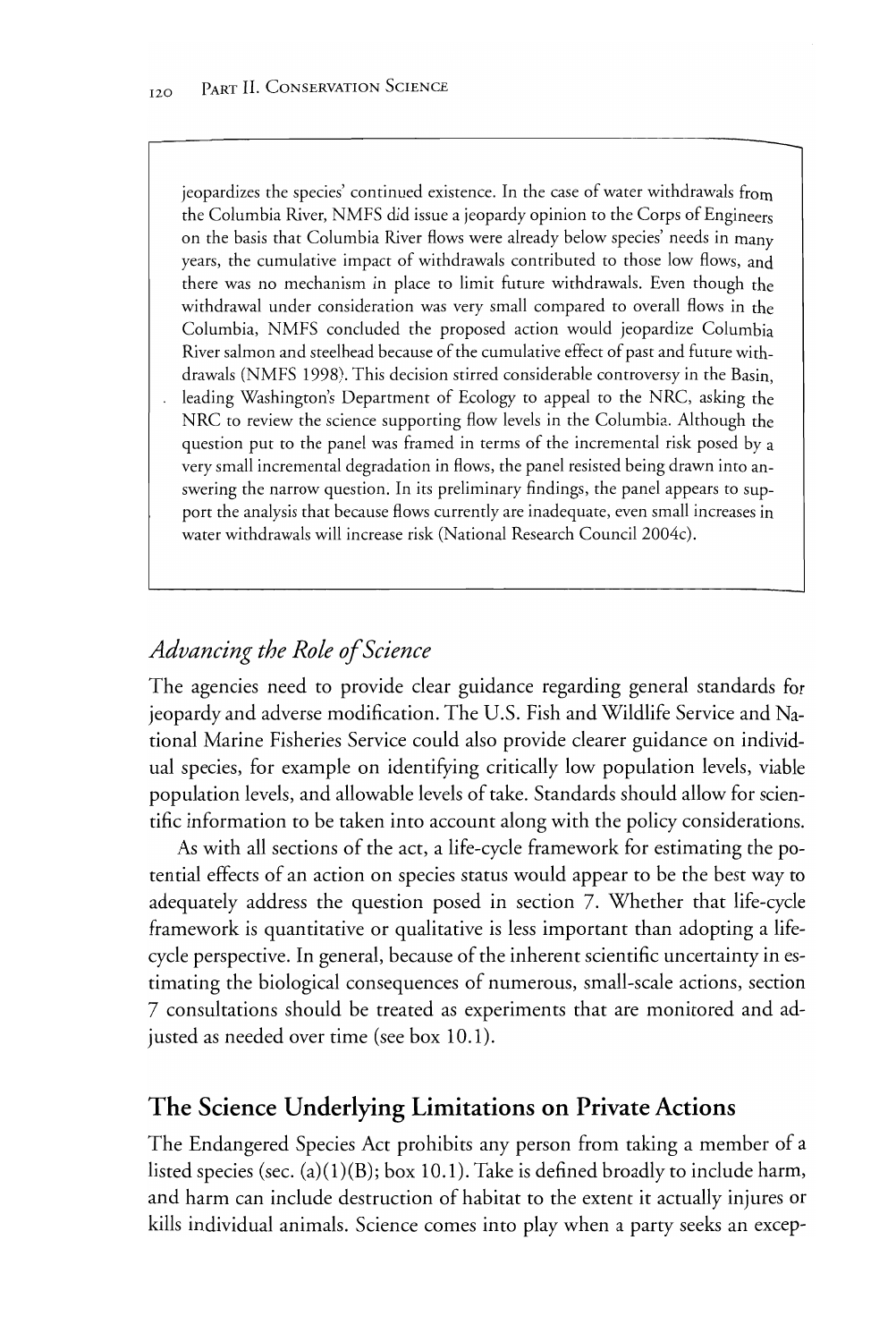rion ro the take prohibition under section 10 (habitat conservation plans, or  $HCPs$ ) or section 4(d). Regardless of the legal avenue, the standard is similarthe proposed take cannot result in jeopardy to the species' continued existence or the destruction or adverse modification of its habitat.

## *The Role o/Science in Agency Practice*

The U.S. Fish and Wildlife Service and National Marine Fisheries Service face the same challenges in permitting take that they face in consultations with federal agencies. However, consultations between federal agencies are relatively fluid and can be reinitiated when circumstances change or new information becomes available. Private parties, on the other hand, often seek a long-term commitment from the two agencies. **In** an effort to encourage more landowners to protect endangered species, the USFWS and NMFS adopted a series of policies offering assurances that agreements with the federal government would be lasting, for example through the "No Surprises" rule (USFWS and NMFS 1998) and safe harbor agreements (USFWS 1999f, 1999g, 2001, 2003h; Bean et al. 2001).

#### *Advancing the Role o/Science*

The opportunities for improving the use of science under sections 10 or  $4(d)$ are similar to those under section 7—that is, if the U.S. Fish and Wildlife Service and National Marine Fisheries Service encourage transparent evaluation of the cumulative effects of actions, in light of the overall effect of other actions throughout a species' life cycle, better decisions under these sections of the act should result.

Under sections 7 and 10 (and also under section  $4(f)$ , recovery planning, discussed below) three key ecological relationships must be established: (1) landscape-level processes that drive environmental factors imperiling a species, (2) relationships between critical environmental factors and species status, and (3) effects of actions that can directly or indirectly affect species status. To establish these relationships with certainty will require years of scientific study. Meanwhile, identifying data or information critical to such estimates will improve current decision making (e.g., Burgman 2005). Scientifically designed monitoring and adaptive management of habitat conservation plans is also desirable but currently absent from most (Kareiva et a1. 1998).

### **The Science Underlying Recovery Planning**

The Endangered Species Act requires the U.S. Fish and Wildlife Service and National Marine Fisheries Service to adopt recovery plans for listed species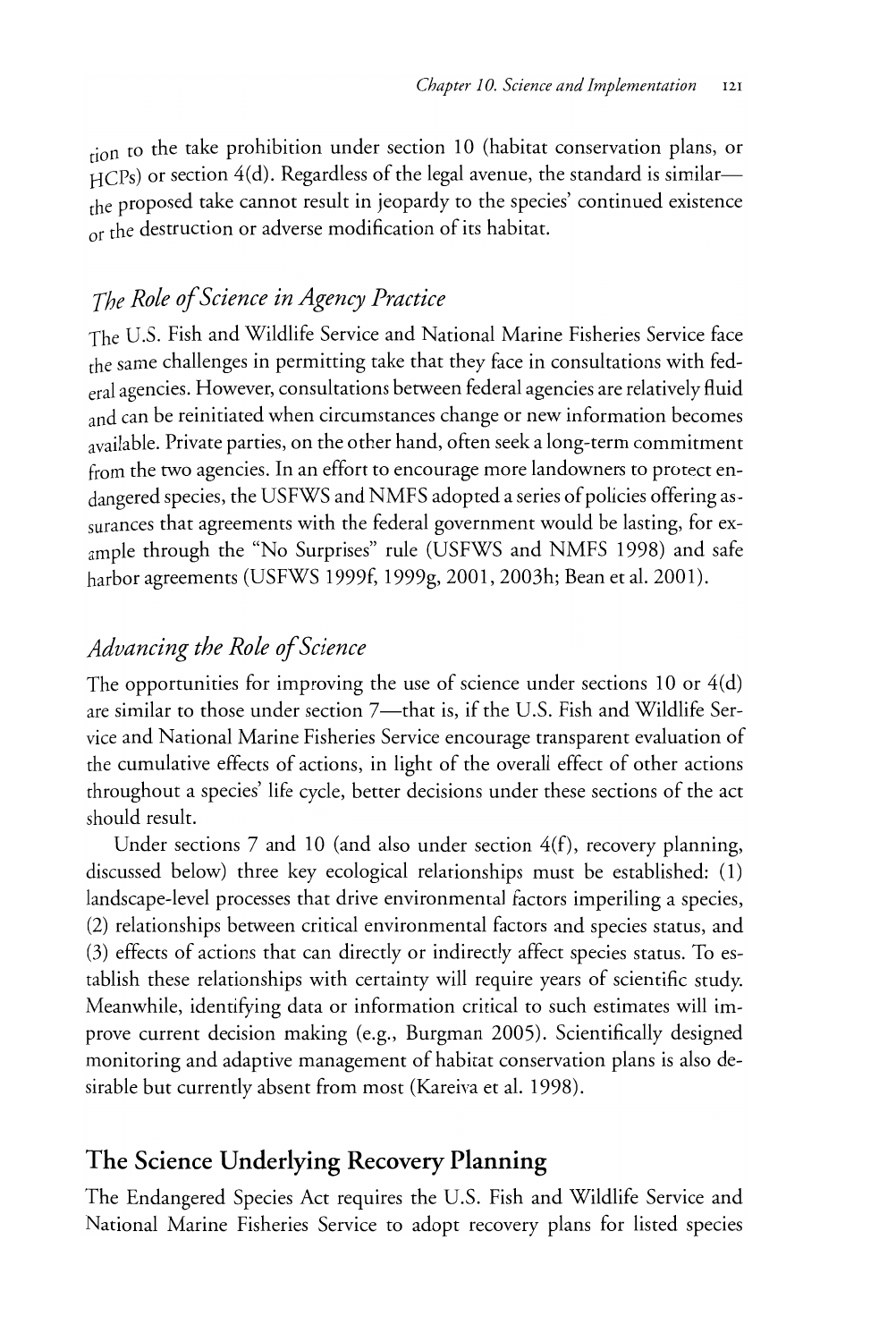(table 10.1) but does not specify a time frame within which plans must be  $\epsilon_{\text{om}}$ . pleted. A recovery plan is expected to describe the biological conditions necessary for recovery of the species, or the state under which the species can be delisted. Recovery plans do not have any regulatory effect, but they can be used to coordinate and guide the agencies' decision making in section 7 and 10 consultations or in issuing take permits across a species' range. The act has minimal requirements for recovery plans: they must specify objective, measurable criteria for delisting, specific actions that will achieve those objectives, and an estimate of the time and cost involved in completing the actions.

## *The Role o/Science in Agency Practice*

Science has a clear role in determining the objective, measurable criteria that will lead to delisting. It should also be used to identify factors limiting recovery and determine the biological consequences of site-specific management actions aimed at recovering the species.

The National Marine Fisheries Service provides a general recovery planning document that outlines principles for plan development and content (NMFS 1992). Subsequently, NMFS wrote a document providing additional guidance on specific technical issues concerning recovery planning for the rwenty-six listed ESUs of Pacific salmon (McElhany et al. 2000; Ruckelshaus et al. 2002b). **It** addresses several fundamental questions, including (1) What was the historical population structure of an ESU? (2) What are the characteristics of a viable population for each of the historically independent populations in an ESU? (3) What are possible configurations (which might differ from historical conditions) of the spatial distribution, risk status, and diversity characteristics of populations across a viable ESU? and (4) What actions are needed for recovery of an ESU? Answers to questions 2 and 3 provide viability criteria for populations and ESUs, and analyses underlying question 4 allow for evaluation of alternative actions and their predicted effects on population and ESU status.

The U.S. Fish and Wildlife Service approaches recovery planning differently than the National Marine Fisheries Service. Rather than establishing speciesbased viability criteria and identifying which actions can achieve those criteria, the USFWS focuses technical analyses in recovery planning on threats to species viability and the actions needed to alleviate them. Most plans describe recovery criteria in qualitative rather than quantitative terms, although listed species whose recovery plans contained quantitative criteria were more likely to be improving (Gerber and Hatch 2002).

Because of the complexity of predicting cumulative effects of any recovery actions, the National Marine Fisheries Service is incorporating scenario planning into its estimates of the likely effects of habitat, hatchery, and harvest man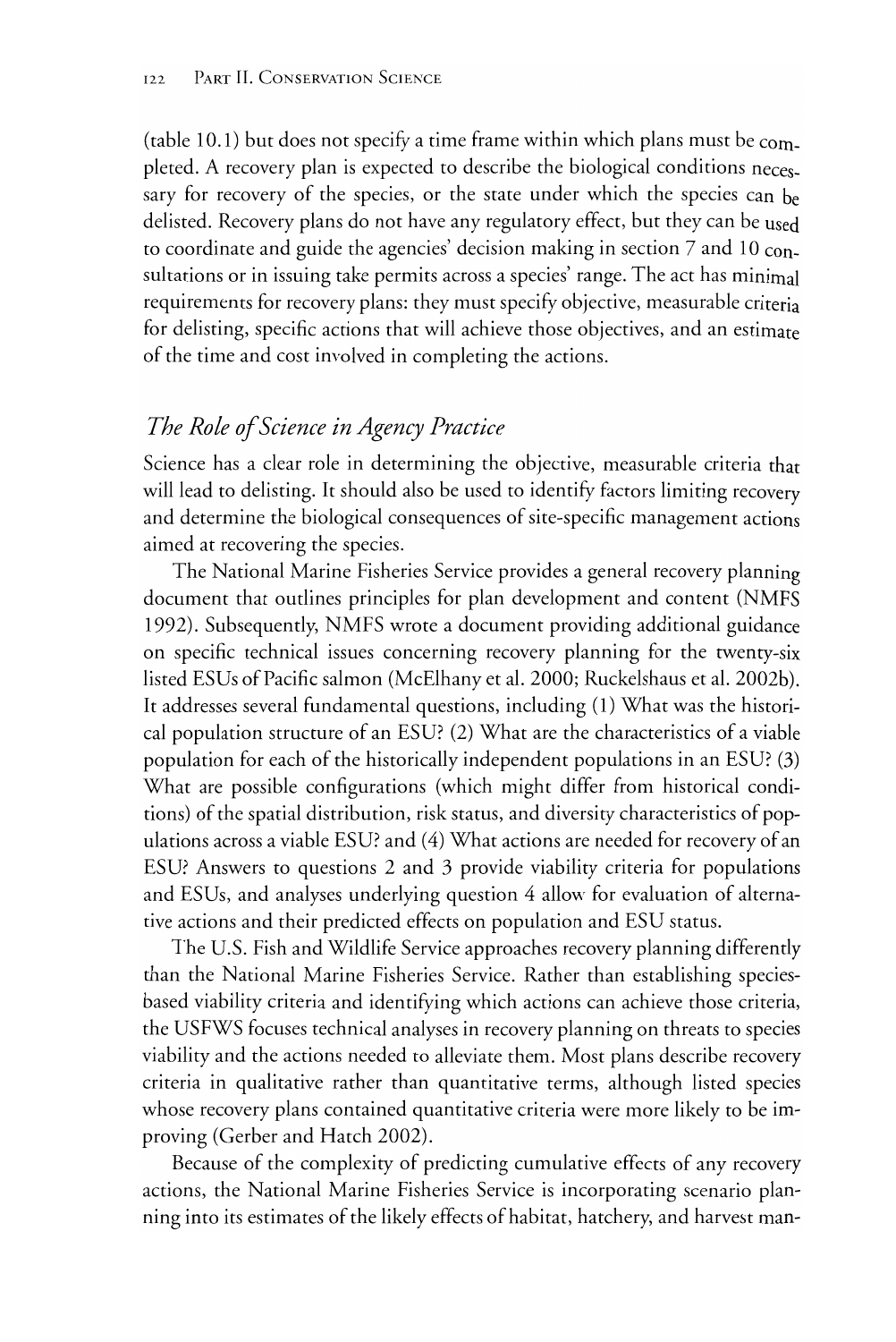agement actions on the population status of listed salmon (Ruckelshaus et al.  $2002$ b). Land- and water-use scenarios are being elicited from watershed coun- $\epsilon$ ils in addition to climate projections, providing greater confidence in the proposed recovery plan.

## *Advancing the Role of Science*

The science underpinning recovery plans and their implementation needs improvement (Clark et al. 2002). Given the current state of knowledge, science is best used to evaluate the relative merits of alternative actions rather than to provide "the answer." Collaboration with policy and planning staff who will influence implementation of actions is important (Rinkevich and Leon 2000; Wondolleck and Yaffee 2000; Brick et al. 2001; Yaffee 2006). Given the uncertainty of recovery efforts, management actions should be treated as experiments that are monitored with vigilance (Boersma et al. 2001; Crouse et al. 2002).

The need for more basic natural history information for informing decisions under the ESA cannot be overstated. What constitutes a reproductively isolated group of individuals for a given species? In which habitats does a species occur throughout its life cycle, and what are its survival rates in alternative habitat types? What is the relative reproductive success of pairings between alternative life history types (table 10.I)?

Conservation scientists have called for greater attention to multispecies and ecosystem effects in recovery plans (USFWS and NMFS 1994b; Miller 1996). The potential importance of such community and ecosystem-level effects to species recovery is great, as illustrated by north Pacific whaling effects on sea otters in Alaska (Springer et al. 2003), ecological functions provided by grizzly bears (Pyare and Berger 2003), and predation by Caspian terns *(Sterna caspia)*  on juvenile salmon in the Columbia River (Roby et al. 2003). How to incorporate community- or ecosystem-level effects in a recovery plan is not clear, and Clark et al. (2002) caution that multispecies plans may in fact reduce the focus on individual species to the detriment of their conservation status.

Finally, clearer agency guidance on what constitutes "acceptable" risk would improve recovery planning, as would clearer explanation of how uncertainty in biological conclusions is accounted for in decisions and whether there are differences between jeopardy and recovery standards.

## **How Can Scientists Improve ESA implementation?**

The contributions of academic and agency science to ESA implementation have been unevenly distributed among topical areas. Quantitative analyses to identify units for conservation and to estimate species viability (or, conversely, risk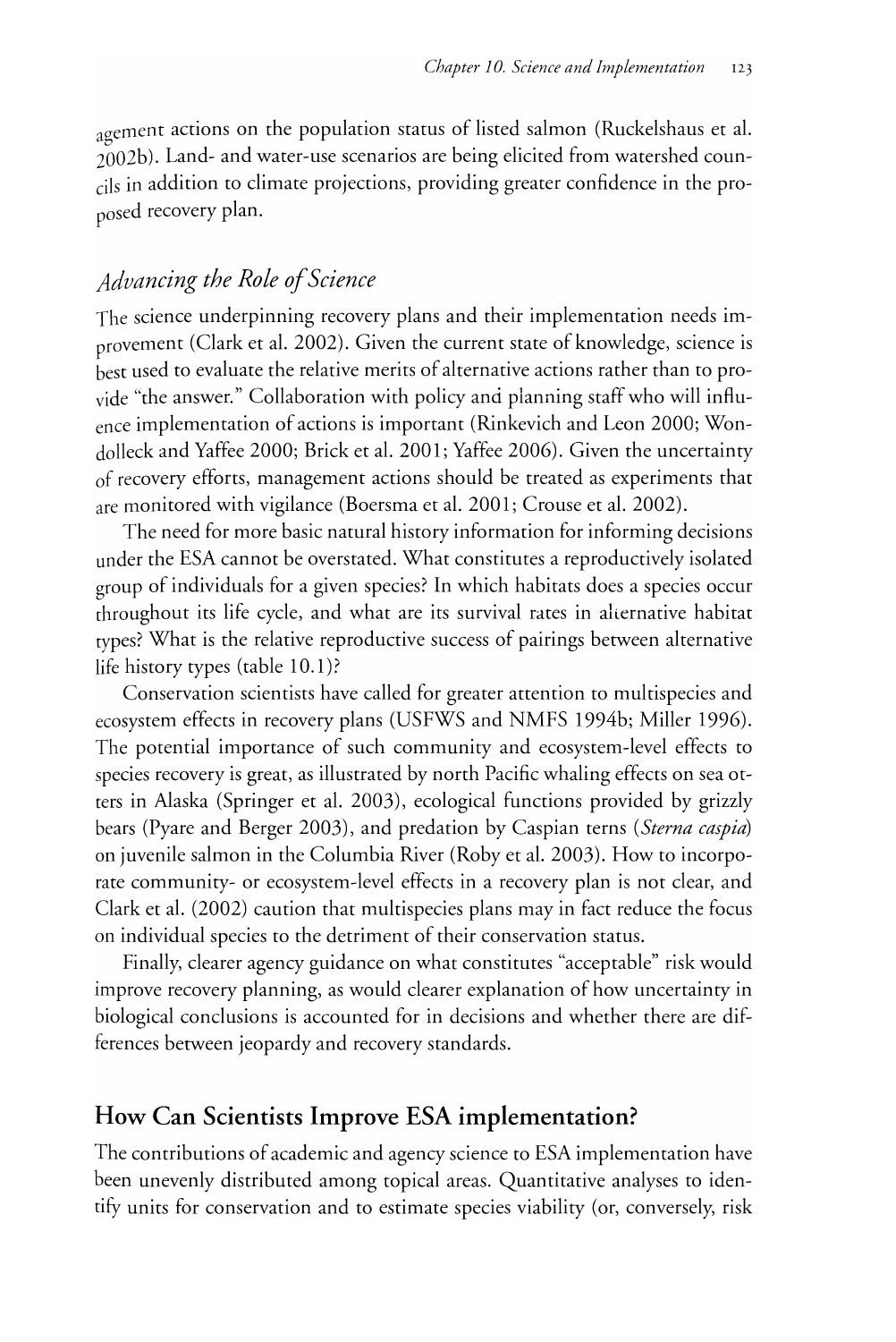of extinction) have received the lion's share of attention in the scientific litera\_ ture (fig. 10.1). These methods are not without controversy but are relatively well tested and many of their limitations have been discussed (Waples, this volume; Boyce 1992; Akçakaya et al. 1999; Coulson et al. 2001; Brook et al. 2000 2002; Ellner and Fieburg 2003). Unfortunately, due to a lack of data, such quantitative approaches are useful for only a small fraction of rare, threatened or endangered species.

The science of characterizing degrees of imperilment using qualitative approaches also has improved since 1973 (e.g., IUCN 1994; Akçakaya et al. 2000. NatureServe 2003), and greater attention to these methods would be helpful in ESA decisions for a majority of the species considered (Keith et al. 2004; Mc-Carthy er al. 2004).

Analytical methods to address the remaining questions asked in the ESA implementation process have barely emerged in the scientific literature (fig. 10.1). In particular, the science underlying identification of the effects of actions on species status lags far behind. Such analyses are needed to address questions under sections 7 and 10 (i.e., do these actions significantly reduce the species' like-



*Figure IO.I.* Articles that address scientific questions posed under the Endangered Species act, published between 1980 and 2003 and appearing in the ISL Web of Science's Science Citation Index Expanded Database. Search terms pertaining to each science question are listed below each panel.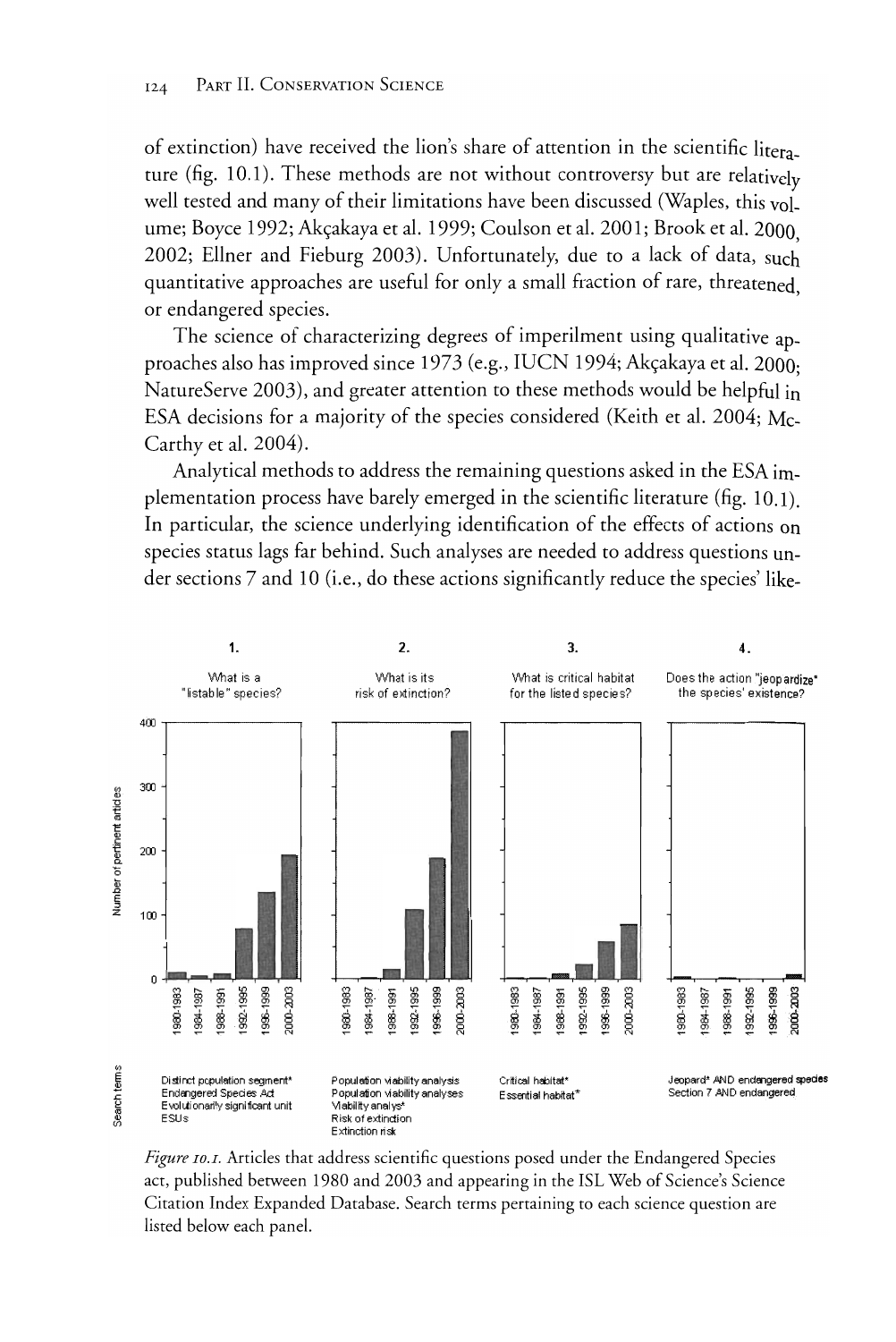lihood of survival and recovery?), section 4(b) (i.e., what habitat quantities and qualities are necessary for the survival and recovery of the species?), and section  $4(f)$  (i.e., what actions are sufficient to achieve species viability criteria?). The needed research is challenging, time consuming, and difficult to generalize across species and locations. Especially lacking are empirical or analytical studies of the effects of specific actions on particular life stages and population dynamics.

Communication between scientists and decision makers is critical. Simple in concept, interaction between the groups is complicated in practice by the different worlds they inhabit-scientists can say "I don't know" and acknowledge that some scientific questions require years to answer, while decision makers must act within the limited time frames mandated by the Endangered Species Act, often on the basis of incomplete information. This can lead to frustration on both sides. We believe that the effort to communicate is well worth the trials involved (Ruckelshaus et al. 2002b). Previous studies have highlighted the need for help from conservation scientists that allows decision makers to more effectively link basic biology or ecology to management decisions (Floyd 2001; Clark et al. 2002). Approaches such as those developed under decision theory (Clemen 1996; Burgman 2005) and multicriteria mapping (Arrow and Raynaud 1986; Bana e Costa 1990) are potentially useful, but we found no examples applying these tools in decision making under the Endangered Species Act.

Science can have a significant impact on decisions made under the ESA as long as it isn't relied upon to be the sole arbiter in decisions (Doremus 1997; see Yaffee 2006). Scientists need to clearly explain to decision makers how science can (and cannot) inform their choices. Scientists and decision makers should be willing to participate in public forums where data, analytical approaches, and assumptions can be openly discussed. It is a rare manager of endangered species who will communicate through forums to which scientists are accustomed, such as the published literature (e.g., Rosenberg 2002). If scientists are free to interact with policy- and decision makers in processes designed to encourage open exchange, the result will be a clearer understanding of the need for an appropriate role of science in solving species protection challenges.

It is critical that discussions between scientists and policy makers and those involving the public clearly state the scientific basis for a result and any additional policy determinations brought to bear in making a decision under the act. To improve scientific credibility and agency decision making, scientists and decision makers must clearly distinguish between facts and assumptions and how each drives the results. If they fail to do so, laypersons will challenge the facts, rather than question the assumptions.

Because the act poses biological questions that almost always must be answered with imperfect information, scientists should encourage implementation